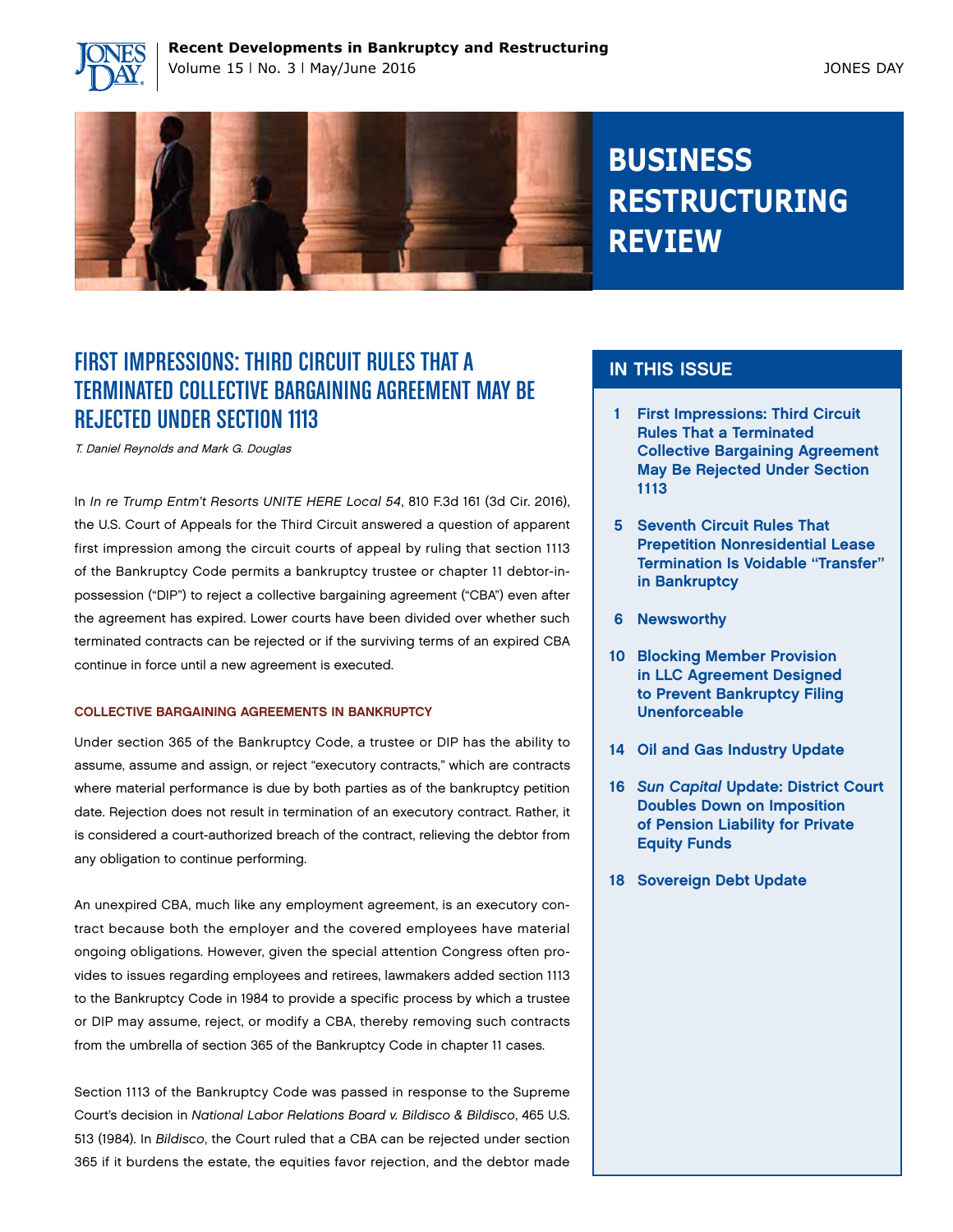reasonable efforts to negotiate a voluntary modification without any likelihood of producing a prompt, satisfactory solution. The Court also held (by a five-to-four majority) that the debtor need not follow the contract modification procedures set forth in the National Labor Relations Act (the "NLRA") because, for purposes of the NLRA, a CBA is "no longer immediately enforceable, and may never be enforceable again."

Congress changed that later the same year, when it enacted section 1113 of the Bankruptcy Code in response to a groundswell of protest from labor interests. Section 1113 provides CBAs with enhanced protection by mandating an expedited negotiation process for modifying a CBA and by mandating judicial evaluation of a motion to reject a CBA if negotiations are unsuccessful. Specifically, section 1113 provides that a trustee or DIP may reject a CBA only if the bankruptcy court determines that: (i) the trustee or DIP has made a proposal (supported by relevant information necessary to evaluate it) to the authorized representative of covered employees "which provides for those necessary modifications in the employees['] benefits and protections that are necessary to permit the reorganization of the debtor and assures that all creditors, the debtor and all of the affected parties are treated fairly and equitably"; (ii) the authorized representative refused to accept the proposal "without good cause"; and (iii) "the balance of the equities clearly favors rejection of such agreement." Section 1113(f) explicitly forbids a trustee or DIP from terminating or altering any provision of a CBA prior to complying with these requirements.

Under the NLRA, once a collective bargaining relationship has been established, an employer may not make a change affecting certain mandatory bargaining subjects without affording the union the opportunity to bargain over the change. Even when a CBA expires, the employer must maintain the status quo under the agreement until the employer enters into a new CBA or bargains to an impasse. *See* 29 U.S.C. § 158(a)(5); *NLRB v. Katz*, 369 U.S. 736 (1962) (an employer commits an unfair labor practice if, without bargaining to an impasse, it unilaterally changes existing terms or conditions of employment).

Unlike section 365, which expressly allows a trustee or DIP to assume or reject "any executory contract or unexpired lease" (with certain specified exceptions), section 1113 does not specifically require a CBA to be "executory" in order to be assumed or rejected. Thus, bankruptcy courts and a handful of appellate panels have been divided on whether section 1113 permits a trustee or DIP to reject an expired CBA. *Compare In re Hoffman Bros. Packing Co.*, 173 B.R. 177, 184 (B.A.P. 9th Cir. 1994) (CBA "continues 'in effect,' as recognized by § 1113(e) and as was implicit in § 1113(c)"); *In re 710 Long Ridge Rd. Operating Co., II*, 518 B.R. 810 (Bankr. D.N.J. 2014) (section 1113 applies to CBAs that have expired prepetition); *In re Karykeion, Inc.*, 435 B.R. 663 (Bankr. C.D. Cal. 2010); *In re Ormet Corp.*, 316 B.R. 662 (Bankr. S.D. Ohio 2004), *appeal dismissed*, 2005 BL 80155 (S.D. Ohio Aug. 19, 2005), *with In re San Rafael Baking Co.*, 219 B.R. 860 (B.A.P. 9th Cir. 1998) (section 1113(c) is applicable only to unexpired CBAs; rejecting *Hoffman Bros.* as dicta); *In re Hostess Brands, Inc.*, 477 B.R. 378 (Bankr. S.D.N.Y. 2012); *In re Sullivan Motor Delivery, Inc.*, 56 B.R. 28 (Bankr. E.D. Wis. 1985); *see also In re Chas. P. Young Co.*, 111 B.R. 410 (Bankr. S.D.N.Y. 1990) (noting that rejection of a CBA pursuant to § 1113(c) is a moot issue if the agreement expired by its own terms and before the bankruptcy court holds a hearing on rejection). According to a leading commentator, the position that section 1113 does not apply to an expired CBA is the majority rule. *See* COLLIER ON BANKRUPTCY ¶ 1113.02[d] (16th ed. 2016).

The Third Circuit addressed this issue as a matter of apparent first impression in the circuit courts of appeal in *Trump Entertainment*.

#### *TRUMP ENTERTAINMENT*

Trump Entertainment Resorts Inc. and its affiliates (collectively, "TER") own and operate the Trump Taj Mahal Casino in Atlantic City, New Jersey. The casino has 2,953 employees, 1,467 of whom are unionized. UNITE HERE Local 54 (the "union") is the largest of the employee unions.

The most recent CBA between the union and TER provided that it would "remain in effect until 11:59 p.m. on September 14, 2014 and shall continue in full force and effect from year to year thereafter, unless either party serves sixty (60) days written notice of its intention to terminate, modify, or amend the Collective Bargaining Agreement."

Under the CBA, TER was required to make more than \$3.5 million per year in pension contributions, as well as \$10 to \$12 million per year in health and welfare contributions—payments it could not afford if it were to continue operating. Its financial health deteriorating, TER attempted to negotiate a new agreement in 2014.

On March 7, 2014, TER gave the union notice of its "intention to terminate, modify or amend" the CBA and asked the union to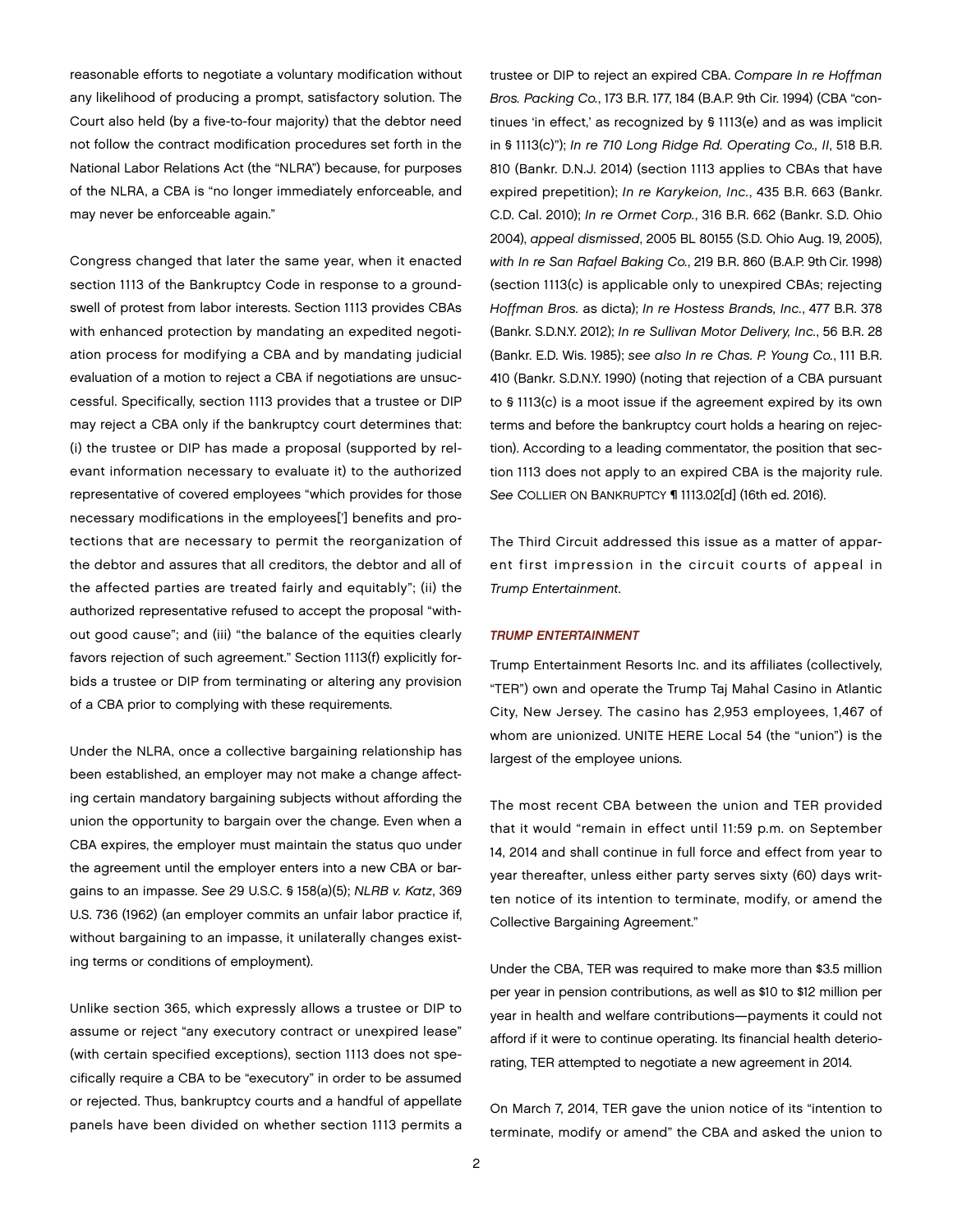begin negotiations for a new agreement. The union did not respond. On April 10, 2014, TER repeated its request. The union responded on April 30 that "while [it is] also anxious to commence bargaining, the Union is simply not ready, some five months out [from expiration of the CBA], to commence negotiations," but it would "contact [TER] within the next several months."

It remains to be seen how other courts will react to the Third Circuit's ruling in *Trump Entertainment*. If other circuit courts disagree, the resulting split may invite U.S. Supreme Court review of an issue that has already divided many lower courts. In fact, stating that the case "involves a crucial intersection between bankruptcy law and federal labor law," the union filed a certiorari petition on April 14, 2016, asking the Supreme Court to review the Third Circuit's ruling.

On August 20, 2014, TER and the union met to discuss the terms of a new CBA. Although TER disclosed its critical financial situation, the union was not receptive to negotiations, and no agreement was reached. TER filed for chapter 11 protection in the District of Delaware on September 9, 2014. Two days afterward, TER asked the union to extend the term of the CBA, but the union refused, unless TER agreed to terminate the extension upon the filing of a motion under section 1113. With no new agreement in place and with TER having served notice in March 2014 to terminate, modify, or amend the existing agreement, the CBA expired on September 14, 2014. After providing the union with a proposal to modify the CBA, together with documentation of its financial condition, TER filed a motion on September 26, 2014, to reject the CBA.

#### THE BANKRUPTCY COURT'S RULING

The bankruptcy court granted the motion. Among other things, the court concluded that even an expired CBA can be rejected under section 1113:

Congress did not use the word "executory" anywhere in Section 1113 but instead selected the phrase "continues in effect" in Section 1113(e). There is a good reason why Congress made this selection as it could have very easily used the word "executory" to mirror Section 365 of the Bankruptcy Code. . . . The Court is persuaded that Congress selected the phrase

"continues in effect" in Section 1113(e) with the intention of giving debtors the authority to modify the continuing effects of an expired collective bargaining agreement. It follows that the concept that a post-expiration collective bargaining agreement which "continues in effect" may be rejected is implicit in Section 1113(c) since there is "no logic to support Congressional intent allowing interim modifications to an expired CBA if essential to a Debtor's business or to avoid irreparable harm to the estate as permitted by [Section] 1113(e) but not allowing the rejection of the expired CBA terms if necessary to further the purpose of reorganization provided the conditions of Section 1113(c) are satisfied."

*In re Trump Entm't Resorts, Inc.*, 519 B.R. 76, 85 (Bankr. D. Del. 2014) (quoting *710 Long Ridge*, 518 B.R. at 829).

The bankruptcy court explained that interpreting section 1113(c) to permit rejection of an expired CBA "also comports with the legislative policies underlying Section 1113 and the Bankruptcy Code generally." In enacting section 1113, the court noted, "Congress struck a balance between affording debtors the flexibility to restructure their labor costs on a comparatively expedited basis . . . while interposing a certain level of court oversight and requirements for good faith bargaining." However, unlike the NLRA, section 1113 does not require the trustee or DIP to bargain to an impasse. Thus, the bankruptcy court emphasized, it is clear that "Congress intended for rejection under § 1113 to be a far more expedited process than collective bargaining under the NLRA."

Noting that, in many cases, "time is the enemy of a successful restructuring," the bankruptcy court concluded that "[t]his concern applies with equal force in a situation where the debtor is bound by the terms of a recently expired collective bargaining agreement pursuant to its status quo obligations under the NLRA." According to the court, to rule otherwise would "effectively give labor unions the power to hold up a debtor's bankruptcy case until the union's demands were met, but only in cases where there is an expired but still controlling collective bargaining agreement." Although giving a union such hold-up power may be appropriate or even necessary outside of bankruptcy, "in a bankruptcy case it wholly ignores the policy and bargaining power balances Congress struck in Section 1113 and exalts form over substance."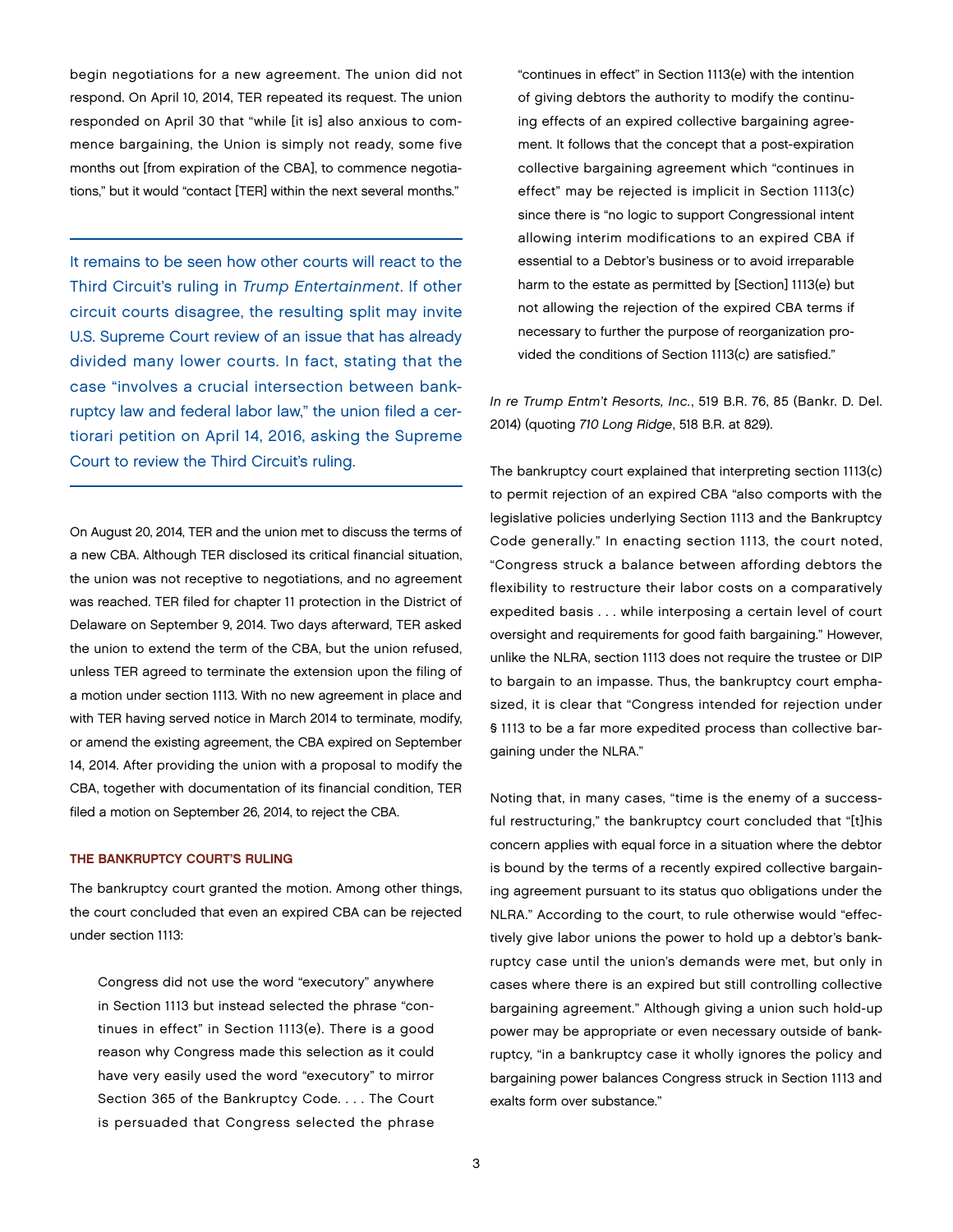The Third Circuit granted the union's motion to certify a direct appeal of the bankruptcy court's ruling that an expired CBA may be rejected under section 1113.

#### THE THIRD CIRCUIT'S RULING

A three-judge panel of the Third Circuit affirmed.

In holding that Congress intended to incorporate expired CBAs under the purview of section 1113, the Third Circuit, like the bankruptcy court, focused on the gap between the NLRA and section 365 of the Bankruptcy Code, which section 1113 was designed to bridge:

§ 1113 was enacted to balance the needs of economically-stressed debtors in avoiding liquidation and the unions' needs in preserving labor agreements and safeguarding employment for their members. Section 1113 meets a gap in the schemes to permit reorganizations when labor obligations will prevent the success of a reorganization. . . . Section 1113 was enacted to ensure that relief from a CBA was granted only in situations where relief was necessary to permit the reorganization. It is a counter to the precedent in *Bildisco* which permitted modification of a CBA without close scrutiny by the Bankruptcy Court. Under § 1113, approval will be granted only if the debtor's modifications are necessary to permit reorganization. In this context, when the employer's statutory obligations to maintain the status quo under the terms of an expired CBA will undermine the debtor's ability to reorganize and remain in business, it is the expertise of the Bankruptcy Court which is needed rather than that of the [National Labor Relations Board]. For that reason, whether the CBA is in effect or is expired, it is the Bankruptcy Court which should make the review and decide on the necessity of the modification. We conclude, therefore, that § 1113 applies to a CBA after it has expired.

The Third Circuit flatly rejected the union's argument that because a debtor cannot reject an expired executory contract under section 365 of the Bankruptcy Code, rejection under section 1113 would be improper. This contention, the court wrote, "ignores an important distinction" between a CBA and any other executory contract. Namely, the court explained, "the key terms and

conditions of a CBA continue to burden the debtor after the agreement's expiration . . . [such that] [r]ejection of those terms . . . is not a moot issue as would be in the case of other contracts or leases."

#### **OUTLOOK**

The Third Circuit's ruling in *Trump Entertainment* attempts to harmonize two statutes that are sometimes at odds but share the goal of promoting good faith bargaining. The NLRA effectively allows a CBA to live on after its expiration. By doing so, it prevents employers from "running out the clock" and refusing to negotiate with employee representatives. However, the enduring nature of an expired CBA can create leverage for unions by giving them an incentive to delay coming to the table in an effort to extract concessions from an employer. If the trustee or DIP could not reject an expired CBA under section 1113, the terms of the CBA would remain in effect, preserving the status quo and leveraging union bargaining power, while pressuring the employer to negotiate a new agreement.

The Bankruptcy Code cannot abide such delay, at least according to the Third Circuit and most of the lower courts that have considered the issue. As the Supreme Court noted in *Bildisco*, "[T]he fundamental purpose of reorganization is to prevent a debtor from going into liquidation, with an attendant loss of jobs and possible misuse of economic resources." Section 1113 of the Bankruptcy Code shares the goal of the NLRA in compelling both unions and employers to come to the table and bargain in good faith, but section 1113 recognizes that the process in bankruptcy must be expedited, even with respect to expired CBAs.

It remains to be seen how other courts will react to the Third Circuit's ruling in *Trump Entertainment*. If other circuit courts disagree, the resulting split may invite U.S. Supreme Court review of an issue that has already divided many lower courts. In fact, stating that the case "involves a crucial intersection between bankruptcy law and federal labor law," the union filed a certiorari petition on April 14, 2016, asking the Supreme Court to review the Third Circuit's ruling. *See UNITE HERE Local 54 v. Trump Entm't Resorts, Inc.*, No. 15-1286 (cert. petition filed Apr. 14, 2016).

Notably, the National Labor Relations Board filed an amicus brief with the Third Circuit, taking the position that an expired CBA cannot be rejected under section 1113 and that an employer is obligated under the NLRA to abide by the terms of the CBA until an impasse is reached in NLRA-regulated negotiations.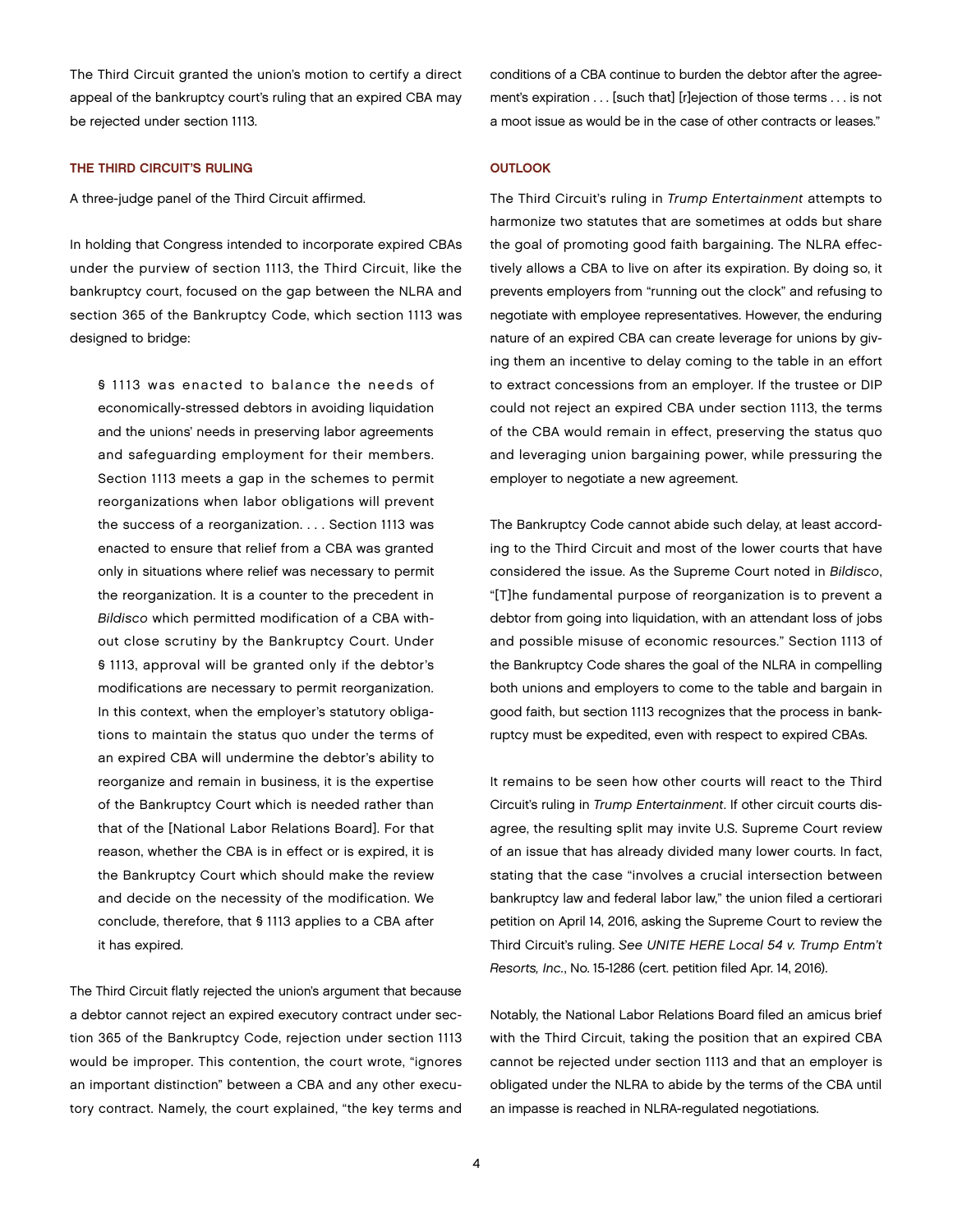# SEVENTH CIRCUIT RULES THAT PREPETITION NONRESIDENTIAL LEASE TERMINATION IS VOIDABLE "TRANSFER" IN BANKRUPTCY

Timothy Hoffmann and Mark G. Douglas

Even before Congress added section 365(c)(3) to the Bankruptcy Code in 1984, it was generally understood that a nonresidential real property lease which has been validly terminated under applicable law prior to a bankruptcy filing by the debtor-former tenant cannot be assumed or assigned in bankruptcy. Moreover, the terminated leasehold interest is excluded from the debtor's bankruptcy estate, and any action by the landlord to obtain possession of the formerly leased premises is not prohibited by the automatic stay.

However, a ruling recently handed down by the Seventh Circuit Court of Appeals indicates that, even if a nonresidential real property lease has been terminated prepetition, the termination may be avoidable in bankruptcy as a preferential or fraudulent transfer. In *Official Committee of Unsecured Creditors v. T.D. Investments I, LLP (In re Great Lakes Quick Lube LP)*, 2016 BL 74950 (7th Cir. Mar. 11, 2016), the Seventh Circuit ruled that a debtor-tenant's voluntary prepetition termination of a commercial real estate lease may be an avoidable "transfer" under section 547 or 548 of the Bankruptcy Code, thereby allowing the bankruptcy trustee or chapter 11 debtor-in-possession ("DIP") to seek recovery of the value of the lease from the landlord.

### POWER TO ASSUME OR REJECT CONTRACTS EXCLUDES TERMINATED NONRESIDENTIAL REAL PROPERTY LEASES

Section 365 of the Bankruptcy Code authorizes a trustee or DIP to assume, assume and assign, or reject most kinds of executory contracts and unexpired leases.

#### However, section 365(c)(3) provides that:

[t]he trustee may not assume or assign any executory contract or unexpired lease of the debtor, whether or not such contract or lease prohibits or restricts assignment of rights or delegation of duties, if . . . such lease is of nonresidential real property and has been terminated under applicable nonbankruptcy law prior to the order for relief.

Correspondingly, section 541(b)(2) of the Bankruptcy Code provides that "property of the estate" does not include:

any interest of the debtor as a lessee under a lease of nonresidential real property that has terminated at the expiration of the stated term of such lease before the commencement of the case under this title, and ceases to include any interest of the debtor as a lessee under a lease of nonresidential real property that has terminated at the expiration of the stated term of such lease during the case.

In addition, the automatic stay in section 362 does not preclude any act to obtain possession of leased premises by a lessor under a nonresidential lease of real property "that has terminated by the expiration of the stated term of the lease" prepetition. 11 U.S.C. § 362(b)(10).

The purpose of all of these related provisions, which were added to the Bankruptcy Code in 1984, is to facilitate "the releasing of commercial property during bankruptcy proceedings by forbidding the trustee to interfere with the occupancy of the new tenants." *Great Lakes*, 2016 BL 74950, \*3 (citing *Robinson v. Chicago Housing Authority*, 54 F.3d 316, 319 (7th Cir. 1995)); *accord In re Lakes Region Donuts, LLC*, 2014 BL 83792, \*4 (Bankr. D.N.H. Mar. 27, 2014).

Many courts have interpreted these provisions as not being limited simply to instances where the calendar date specified as the end of the lease term has passed—rather, these courts have held, their scope extends to cases where a lease has been effectively terminated under applicable non-bankruptcy law prior to the expiration of its stated term. *See*, *e.g.*, *In re Policy Realty Corp.*, 242 B.R. 121 (S.D.N.Y. 1999), *aff'd*, 213 F.3d 626 (2d Cir. 2000); *Lakes Region Donuts*, 2014 BL 83792, \*5; *In re G. Force Invs., Inc.*, 442 B.R. 646 (Bankr. N.D. Ohio 2010); *In re Southcoast Express, Inc.*, 337 B.R. 739 (Bankr. D. Mass. 2006); *see also Robinson*, 54 F.3d at 320 (explaining that the Bankruptcy Code "draw[s] no meaningful distinction between 'unexpired' and 'terminated' " leases in the context of section 365).

#### AVOIDANCE OF PREFERENTIAL OR FRAUDULENT TRANSFERS

Section 547(b) of the Bankruptcy Code provides that the trustee may avoid any "transfer" by a debtor within 90 days of filing for bankruptcy (or up to one year, if the transferee is an insider) if: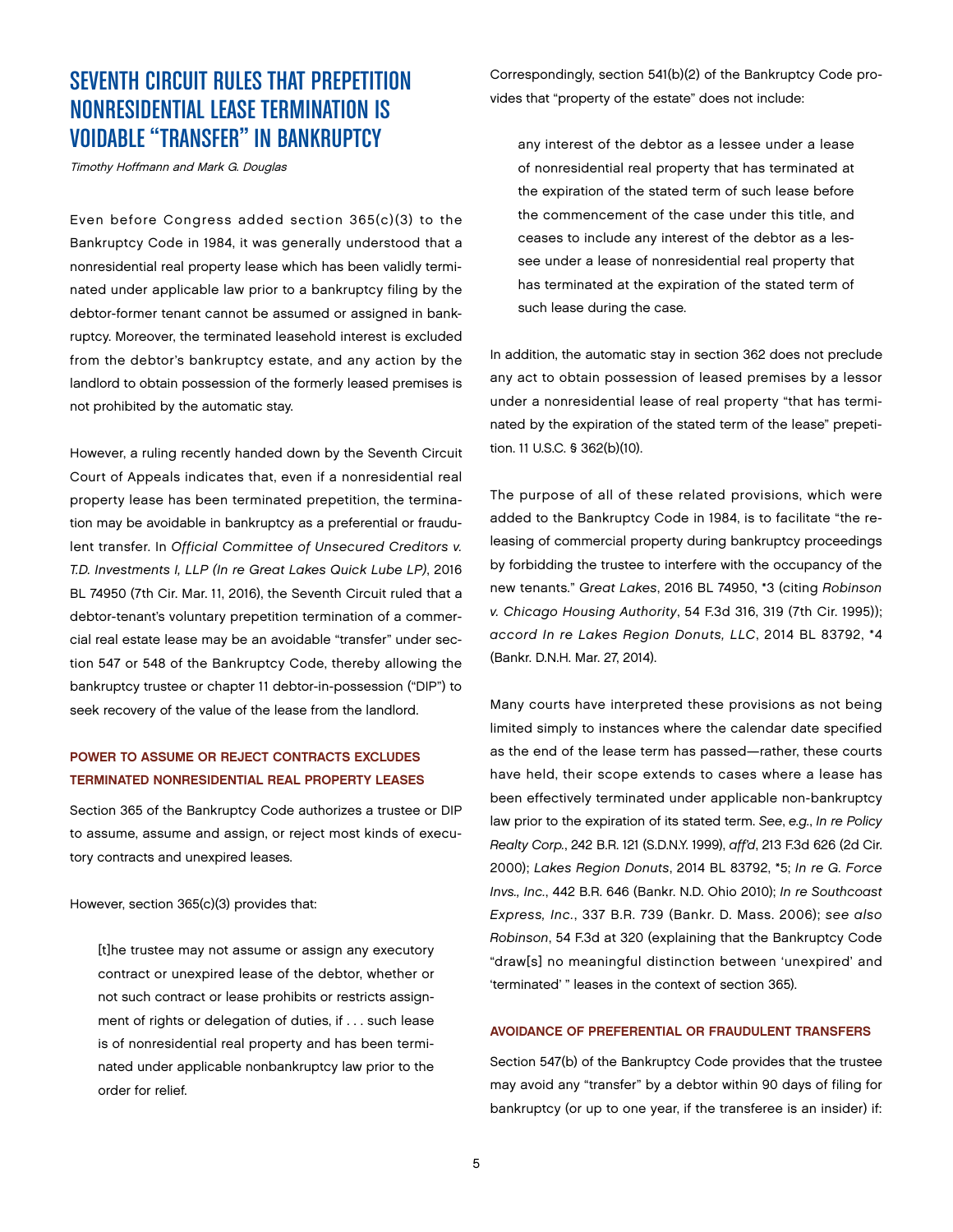# NEWSWORTHY

*Jones Day* won the award for "Turnaround of the Year" at the 2016 Turnaround Atlas Awards for its work in connection with the NII Holdings Chapter 11 Plan of Reorganization, and Sale of Nextel Mexican to AT&T. The Firm also won the award for "Insolvency of the Year" for its work in connection with the RadioShack Chapter 11 Plan of Reorganization, including the sale of stores to General Wireless, affiliate of Standard General and Sprint; and the liquidation of remaining assets.

*Amy Edgy (Washington)*, *Thomas A. Howley (Houston)*, *David G. Heiman (Cleveland)*, *James O. Johnston (Los Angeles)*, *Sidney P. Levinson (Los Angeles)*, *Brad B. Erens (Chicago)*, *Heather Lennox (Cleveland and New York)*, *Jeffrey B. Ellman (Atlanta)*, *Carl E. Black (Cleveland)*, *Bennett L. Spiegel (Los Angeles)*, *Corinne Ball (New York)*, *Paul D. Leake (New York)*, *Bruce Bennett (Los Angeles)*, *Charles M. Oellermann (Columbus)*, *Gregory M. Gordon (Dallas)*, and *Richard L. Wynne (Los Angeles)* were designated "Leaders in their Field" or "Recognized Practitioners" in the area of Bankruptcy/Restructuring by *Chambers USA* 2016.

*Ben Larkin (London)*, *Juan Ferré (Madrid)*, and *Laurent Assaya (Paris)* were recommended as "Leaders in their Field" by *Chambers Europe* 2016 in the practice area of Restructuring/Insolvency.

*Richard L. Wynne (Los Angeles)*, *Ben Larkin (London)*, *David G. Heiman (Cleveland)*, *Sion Richards (London)*, *Paul D. Leake (New York)*, *Bruce Bennett (Los Angeles)*, *Heather Lennox (Cleveland and New York)*, and *Corinne Ball (New York)* have been recommended in the area of Restructuring/ Insolvency or Bankruptcy/Restructuring by *Chambers Global* 2016.

*Paul D. Leake (New York)*, *Lisa G. Laukitis (New York), Brad B. Erens (Chicago)*, *Robert W. Hamilton (Columbus)*, *George R. Howard (New York)*, *Joseph M. Tiller (Chicago)*, *Bryan M. Kotliar (New York)*, and *Lauren M. Buonome (New York)* were part of a team of Jones Day lawyers who represented

mineral producer Molycorp, Inc., in connection with the confirmation on March 30, 2016, of a chapter 11 plan of reorganization for the company by the U.S. Bankruptcy Court for the District of Delaware.

*Bruce Bennett (Los Angeles)*, *Corinne Ball (New York)*, *Erin N. Brady (Los Angeles)*, *Scott J. Greenberg (New York)*, *James O. Johnston (Los Angeles)*, *Lisa G. Laukitis (New York)*, *Sidney P. Levinson (Los Angeles)*, *Paul D. Leake (New York)*, *Joshua M. Mester (Los Angeles)*, *Bennett L. Spiegel (Los Angeles)*, *Richard L. Wynne (Los Angeles)*, *Jeffrey B. Ellman (Atlanta)*, *Mark A. Cody (Chicago)*, *Gregory M. Gordon (Dallas)*, *Brad B. Erens (Chicago)*, *Carl E. Black (Cleveland)*, *Dave G. Heiman (Cleveland)*, *Thomas A. Howley (Houston)*, and *Heather Lennox (Cleveland and New York)* were recommended in the field of bankruptcy by *Super Lawyers* 2016.

*Joseph M. Tiller (Chicago)* and *Paul M. Green (Houston)* were recommended as "Rising Stars" in the field of bankruptcy by *Super Lawyers* 2016.

*Corinne Ball (New York)* was included in the "Top 50: 2016 Women New York—Metro Super Lawyers List."

*Ben Larkin (London)* gave a presentation on March 19, 2016, regarding schemes of arrangement at the ILA Annual Conference and Academic Forum in Oxford, England.

*Philip J. Hoser (Sydney)* gave a presentation on March 21, 2016, entitled "When Is A Secured Creditor Done Out Of Its Debt By A DOCA?," at the Practical Insolvency Conference in Sydney, Australia.

*Gregory M. Gordon (Dallas)*, *Thomas A. Howley (Houston)*, *Dan B. Prieto (Dallas)*, *Jonathan M. Fisher (Dallas)*, *Paul M. Green (Houston)*, and *Amanda Suzuki (Dallas)* represented Houston-based shale oil driller Swift Energy Company in connection with the confirmation on March 31, 2016, of a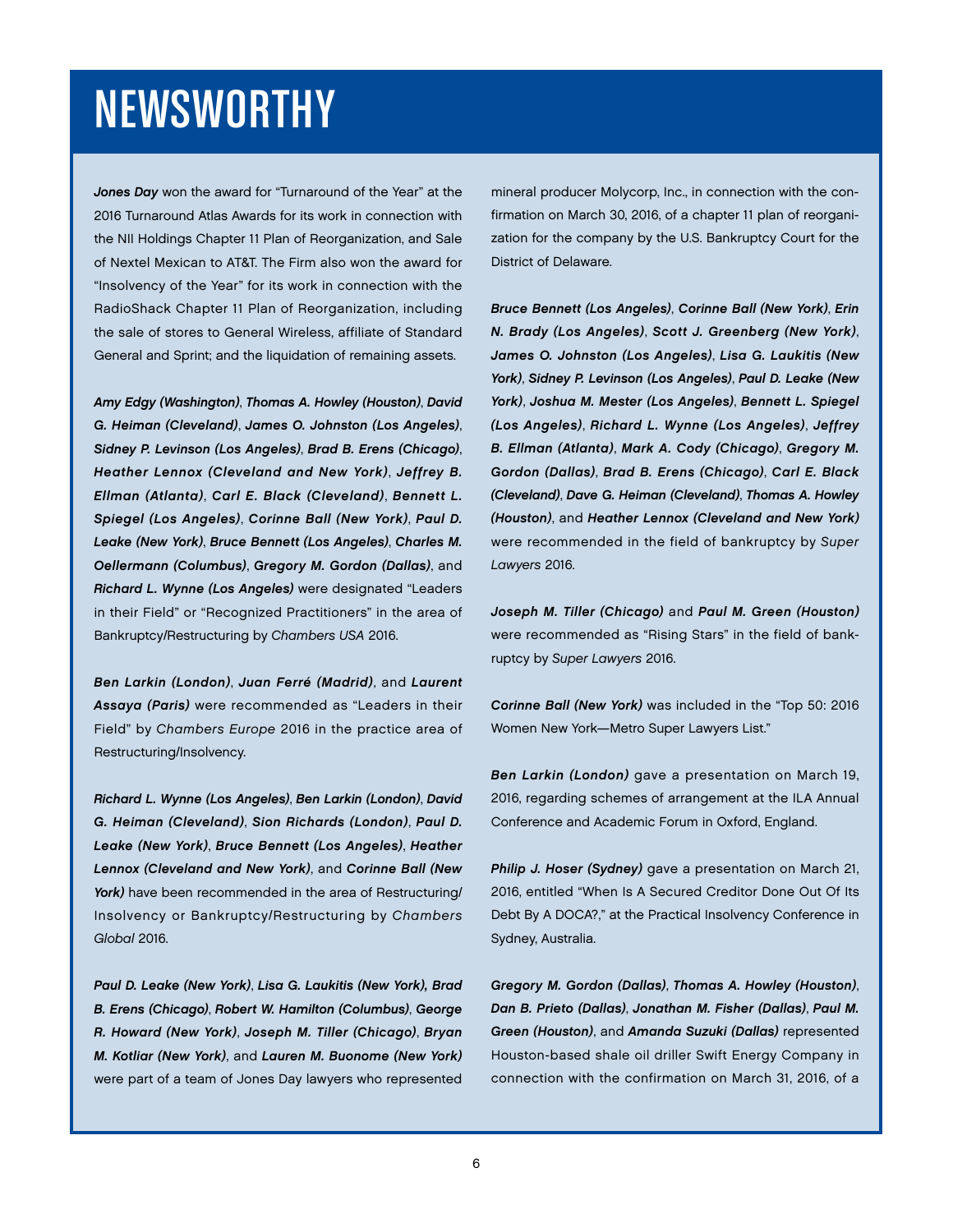# NEWSWORTHY (continued)

chapter 11 plan of reorganization for the company by the U.S. Bankruptcy Court for the District of Delaware.

*Corinne Ball (New York)* was designated one of *The Lawdragon 500 Leading Lawyers in America* for 2016.

*Amy Edgy (Washington)*, global cochair of the Turnaround Management Association Network of Women, hosted the 2016 TMA NOW Summit in Philadelphia on April 19, 2016.

*Erin N. Brady (Los Angeles)* was named a "Rising Star" for 2016 in the field of Bankruptcy by *Law360*.

An article written by *Pedro A. Jimenez (Miami and New York)* and *Amanda A. Parra Criste (Miami)*, entitled "Restructuring on the rise for Venezuelan companies," was published in the April 11, 2016, issue of *Global Restructuring Review*.

*Kevyn D. Orr (Washington)* was the keynote speaker at the CUNY Graduate School of Journalism's Ravitch Fiscal Reporting Program Editors Conference on March 31, 2016, in New York City.

An article written by *Corinne Ball (New York)*, entitled "Collective Bargaining Agreement Rejected in the Third Circuit," appeared in the February 25, 2016, issue of the *New York Law Journal*.

On April 7, 2016, *Kevyn D. Orr (Washington)* participated in a panel discussing "Bentley's Grand Bargain Event" at the Gerald R. Ford Presidential Library in Ann Arbor, Michigan.

On April 7, 2016, *Corinne Ball (New York)* moderated a panel discussing "Insolvency and the Multinational Enterprise" at the ABA Business Law Section Spring Meeting in Montreal.

An article written by *Timothy Hoffmann (Chicago)* and *Mary M. Shepro (Chicago)*, entitled "Oil And Gas Values: Restructuring Amid Falling Values," was published in the April 11, 2016, edition of the *Oil & Gas Financial Journal*.

An article written by *Corinne Ball (New York)*, entitled "Pensions and Distress M&A: Control or Structure or Both?," was published in the April 28, 2016, edition of the *New York Law Journal*.

An article written by *Pedro A. Jimenez (Miami and New York)* and *Mark G. Douglas (New York)*, entitled "US Courts Continue To Closely Scrutinize Ch. 15 Petitions," appeared in the April 21, 2016, issue of *Law360*.

An article written by *Charles M. Oellermann (Columbus)* and *Mark G. Douglas (New York)*, entitled "2015: How Was It for Your Jurisdiction?," was published in the April 2016 issue of *Corporate Rescue and Insolvency*.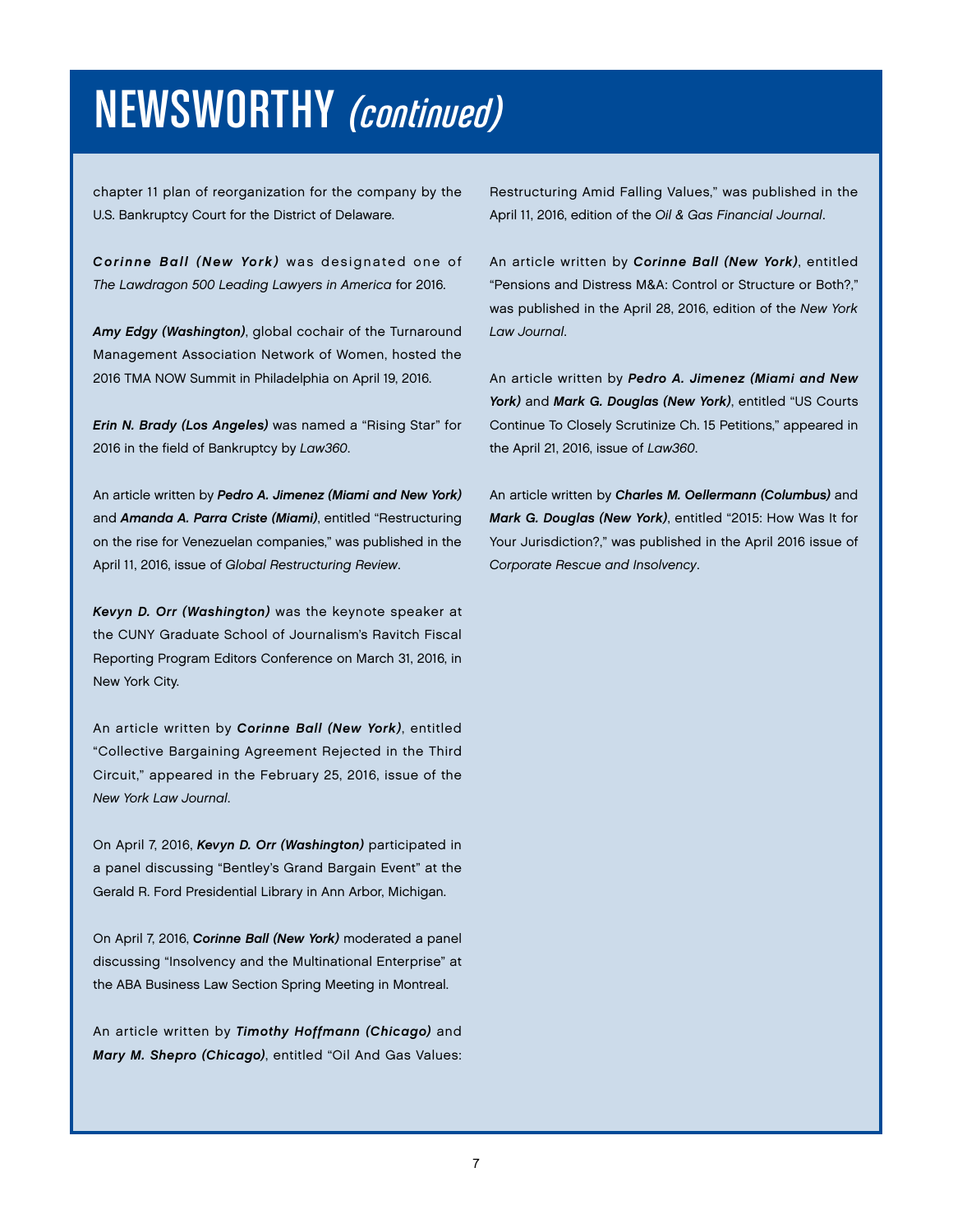(a) the transfer was to a creditor on account of an antecedent debt; (b) the debtor was insolvent or was rendered insolvent due to the transfer; and (c) the creditor, by reason of the transfer, receives more than it would have received if, assuming the transfer had not been made, the debtor were liquidated in chapter 7.

*Great Lakes* is a cautionary tale for commercial landlords. At least in the Seventh Circuit, even if a prebankruptcy lease termination is voluntary and valid under applicable non-bankruptcy law, the trustee or DIP may be able to recover the value forfeited by the debtor due to the termination of a profitable or belowmarket lease. It remains to be seen whether courts elsewhere will embrace this approach, which would appear to be the minority view.

Section 548(a)(1) of the Bankruptcy Code authorizes the trustee to avoid any "transfer" of an interest of the debtor in property or any obligation incurred by the debtor within the two years preceding a bankruptcy filing if: (i) the transfer was made, or the obligation was incurred, "with actual intent to hinder, delay, or defraud" any creditor; or (ii) the transaction was constructively fraudulent because the debtor was insolvent and received "less than a reasonably equivalent value in exchange for such transfer or obligation."

Section 550 of the Bankruptcy Code authorizes the trustee or DIP, in the event that a transfer is avoided under section 547 or 548 (among other provisions of the Bankruptcy Code), to recover the property transferred or its value from the transferee(s).

"Transfer" is defined in section 101(54) of the Bankruptcy Code (as most recently amended in 2005) as "the creation of a lien; . . . the retention of title as a security interest; . . . the foreclosure of a debtor's equity of redemption; or . . . *each mode, direct or indirect, absolute or conditional, voluntary or involuntary, of disposing of or parting with . . . property; or . . . an interest in property*." 11 U.S.C. § 101(54) (emphasis added).

Focusing on the broad definition of "transfer," some courts have held that the termination of a lease or contract is a transfer subject to avoidance under sections 547 and 548. *See*, *e.g.*, *In re Indri*, 126 B.R. 443 (Bankr. D.N.J. 1991); *In re Harvey Co., Inc.*, 68 B.R. 851 (Bankr. D. Mass. 1987); *In re Queen City Grain, Inc.*, 51 B.R. 722 (Bankr. S.D. Ohio 1985); *In re Fashion World, Inc.*, 44 B.R. 754 (Bankr. D. Mass. 1984).

Other courts, reasoning that other provisions in the Bankruptcy Code specifically govern executory contracts and unexpired leases, have ruled to the contrary. *See*, *e.g.*, *Sullivan v. Willock (In re Wey)*, 854 F.2d 196 (7th Cir. 1988); *In re Coast Cities Truck Sales, Inc.*, 147 B.R. 674 (D.N.J. 1992); *Edwards v. Federal Home Loan Mortgage Corp. (In re LiTenda Mortgage Corp.)*, 246 B.R. 185 (Bankr. D.N.J. 1999); *In re Egyptian Bros. Donut, Inc.*, 190 B.R. 26 (Bankr. D.N.J. 1995); *Haines v. Regina C. Dixon Trust (In re Haines)*, 178 B.R. 471 (Bankr. W.D. Mo. 1995); *In re Jermoo's, Inc.*, 38 B.R. 197 (Bankr. W.D. Wis. 1984).

The Seventh Circuit weighed in on this issue in *Great Lakes*.

#### *GREAT LAKES*

Great Lakes Quick Lube LP ("GLQ") owns a chain of oil change and automotive maintenance stores throughout the Midwest. GLQ leased five of its more than 100 locations from T.D. Investments I, LLP ("TDI").

On February 10, 2012, with GLQ's debts mounting, GLQ and TDI agreed to terminate the leases for these five locations, even though two of the leased stores were profitable. According to GLQ, it decided to terminate the profitable leases for a number of reasons, including a strained relationship with TDI and fear of eviction because GLQ had fallen behind on its lease payments.

GLQ filed for chapter 11 protection in the Eastern District of Wisconsin on April 2, 2012. It later sought and obtained court authority to reject a number of leases, including the leases with TDI, to the extent that the leases had not already been terminated prior to the petition date.

The bankruptcy court confirmed a chapter 11 plan for GLQ in January 2013. The plan assigned avoidance claims owned by GLQ's estate to the official committee of unsecured creditors.

The committee sued to avoid the termination of the two profitable leases as either preferential or constructive fraudulent transfers under sections 547(b) and 548(a)(1)(B). In its complaint, the committee alleged that the value of the two store leases to GLQ's estate was at least \$825,000. It accordingly sought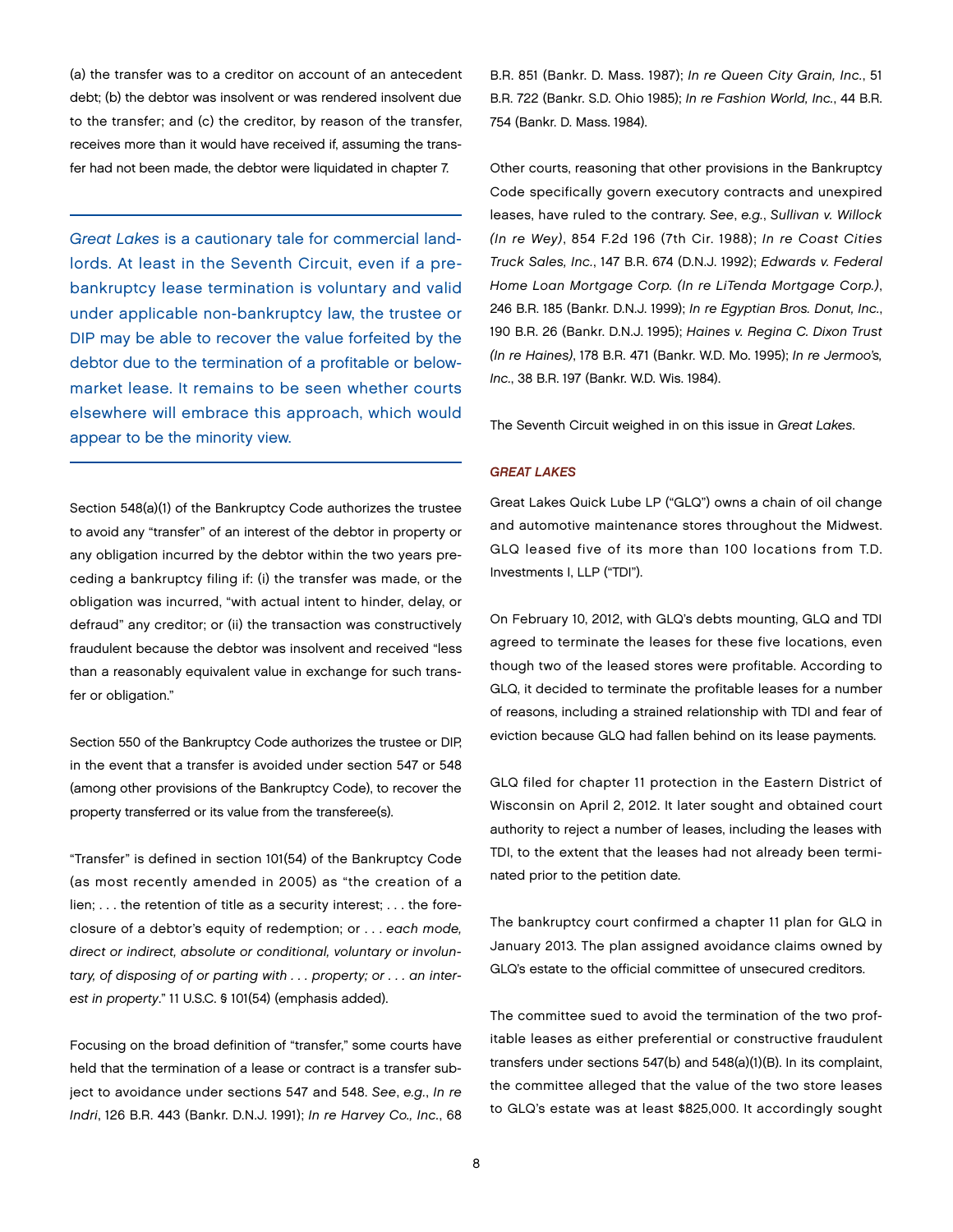recovery of that amount from TDI under section 550 of the Bankruptcy Code.

The bankruptcy court dismissed the complaint, ruling that "if a nonresidential lease has been terminated under state law prior to the petition, the termination is not an avoidable transfer under § 547 or § 548 of the Bankruptcy Code." *Official Comm. of Unsecured Creditors of Great Lakes Quick Lube, LP v. T.D. Invs. I, LLP (In re Great Lakes Quick Lube LP)*, 528 B.R. 893, 898 (Bankr. E.D. Wis. 2015). According to the bankruptcy court, "The specific statutory provision regarding validly terminated nonresidential leases in § 365(c)(3) must control over the more general statutes allowing the avoidance of preferences and fraudulent transfers." *Id.* On this point, the court was persuaded by the reasoning of *Egyptian Bros.*, where the court wrote:

The structure of the Bankruptcy Code reflects this understanding of the difference between the loss of rights under an executory contract and other transfers of property. A separate section (11 U.S.C. § 365) governs the treatment of executory contracts. It would be anomalous, to say the least, to expect that the drafters of a generally thrifty codification of bankruptcy law would devote a substantial section of the Code to the subject of the assumption or rejection of executory contracts and unexpired leases, while at the same time allowing a portion of that subject to spill over into the section governing fraudulent transfers and obligations. . . . A statute should be construed as a harmonious whole.

*Id.* (citing *Egyptian Bros.*, 190 B.R. at 30; *Jermoo's*, 38 B.R. at 204). TDI was granted permission to appeal the ruling directly to the Seventh Circuit.

#### THE SEVENTH CIRCUIT'S RULING

A three-judge panel of the Seventh Circuit reversed.

Writing for the panel, circuit judge Richard Posner rejected TDI's two-step argument that the leases were abandoned rather than transferred, "and if they were not transferred the creditors have no valid avoidance claims." He explained that section 101(54)(D) defines "transfer" broadly to include "parting with . . . an interest in property." GLQ parted with its leasehold interests, Judge Posner concluded, by transferring them to TDI.

The Seventh Circuit ruled that the bankruptcy court's reliance on section 365(c)(3) was misguided because it "would place section 365(c)(3) on a collision course with section 101(54)(D)." According to Judge Posner, section 365(c)(3) simply does not apply because the relief sought by the committee is not at odds with the purpose of section 365(c) in preventing the trustee from interfering with the occupancy of a terminated leasehold estate by new tenants. GLQ's creditors, the judge wrote, "are seeking not the leases but the *value* of the leases." He further explained that the distinction between the value of the leases and the leases themselves "enables the purpose of section 365(c)(3) to be fulfilled without making inroads into section 101(54)(D)."

The Seventh Circuit accordingly reversed the bankruptcy court's ruling and remanded the case below for a determination of the value of the leasehold interests transferred to TDI as well as an assessment of any defenses to avoidance that TDI might have.

#### **OUTLOOK**

*Great Lakes* is a cautionary tale for commercial landlords. At least in the Seventh Circuit, even if a pre-bankruptcy lease termination is voluntary and valid under applicable non-bankruptcy law, the trustee or DIP may be able to recover the value forfeited by the debtor due to the termination of a profitable or below-market lease. It remains to be seen whether courts elsewhere will embrace this approach, which would appear to be the minority view.

Faced with that possibility, landlords would do well to consider measures designed to limit their potential liability in avoidance litigation, such as specifically quantifying—ideally in a lease termination agreement negotiated at arm's length—the value of benefits provided to the tenant (which presumably would affect the value surrendered by the tenant, at least to some degree) in connection with terminating a lease or group of leases.

Interestingly, in its ruling, the Seventh Circuit failed to mention *Wey* or an earlier Seventh Circuit decision—*In re Commodity Merchants*, 538 F.2d 1260 (7th Cir. 1976), which interpreted the avoidance provisions of the Bankruptcy Act of 1898. In both rulings, the Seventh Circuit concluded, albeit under circumstances not involving a voluntary pre-bankruptcy termination, that "[w]hen a termination is pursuant to the terms of a contract, there is no transfer" for purposes of the avoidance provisions. *Wey*, 854 F.2d at 199 (citing *Commodity Merchants*, 538 F.2d at 1063).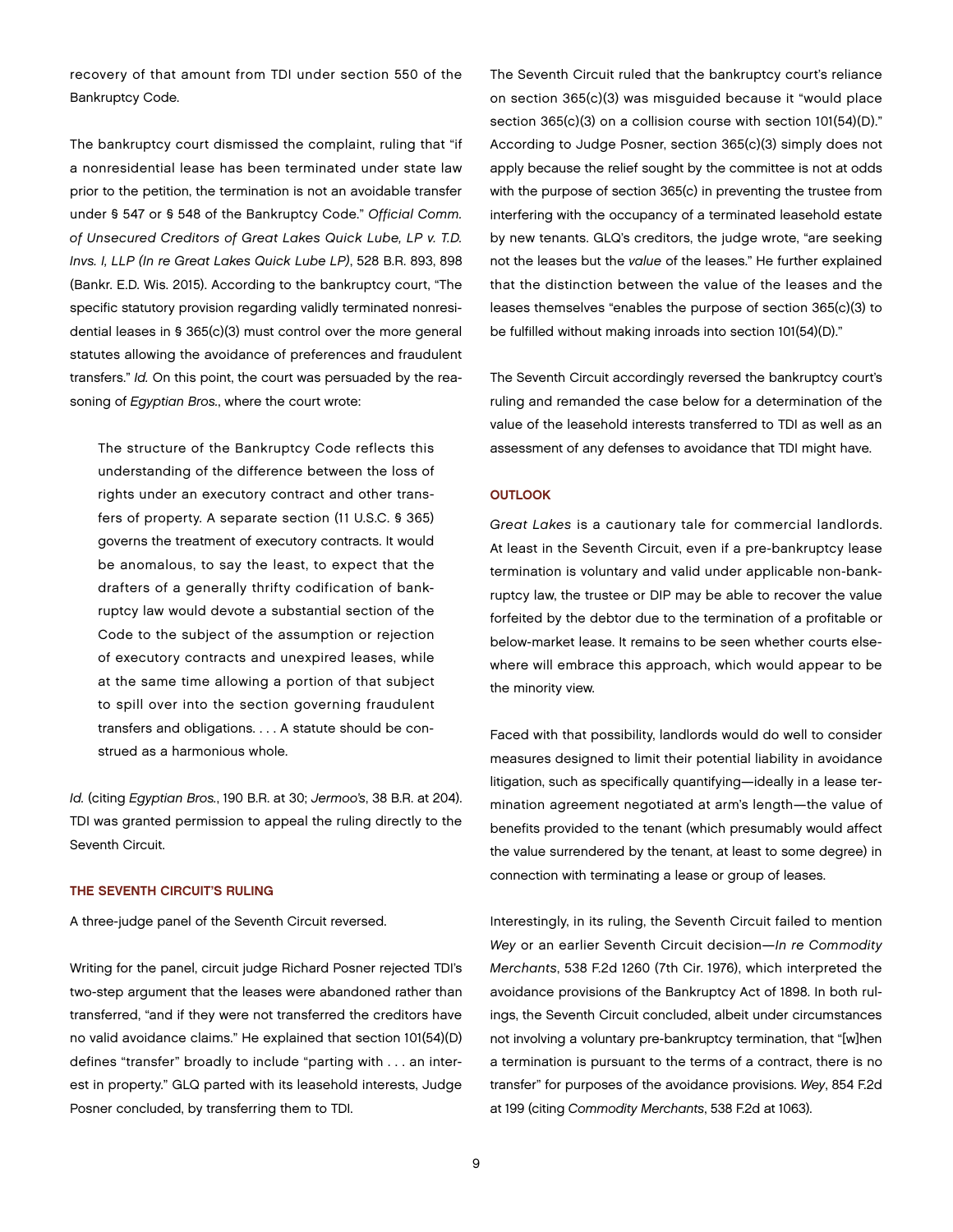# BLOCKING MEMBER PROVISION IN LLC AGREEMENT DESIGNED TO PREVENT BANKRUPTCY FILING UNENFORCEABLE

Mark A. Cody and Mark G. Douglas

A contractual waiver of an entity's right to file for bankruptcy is generally invalid as a matter of public policy. Nonetheless, lenders sometimes attempt to prevent a borrower from seeking bankruptcy protection by conditioning financing on a covenant, bylaw, or corporate charter provision that restricts the power of the borrower's governing body to authorize such a filing. One such restriction—a lender-designated "special member" with the power to block a bankruptcy filing—was recently invalidated by the court in *In re Lake Mich. Beach Pottawattamie Resort LLC*, 2016 BL 109205 (Bankr. N.D. Ill. Apr. 5, 2016). The court ruled that the "blocking" member provision in the membership agreement of a limited liability company ("LLC") was unenforceable because it did not require the member to comply with his fiduciary obligations under applicable non-bankruptcy law.

#### PUBLIC POLICY AGAINST BANKRUPTCY WAIVERS

The enforceability of prepetition waivers of the right to seek bankruptcy protection or specific bankruptcy benefits (such as the automatic stay) has been the subject of substantial litigation. Under case law dating back to at least the 1930s, the general rule as a matter of public policy has been that a waiver of the right to file for bankruptcy is unenforceable. *See In re Weitzen*, 3 F. Supp. 698 (S.D.N.Y. 1933); *accord Continental Ins. Co. v. Thorpe Insulation Co. (In re Thorpe Insulation Co.)*, 671 F.3d 1011 (9th Cir. 2012); *Wank v. Gordon (In re Wank)*, 505 B.R. 878 (B.A.P. 9th Cir. 2014); *Nw. Bank & Trust Co. v. Edwards (In re Edwards)*, 439 B.R. 870 (Bankr. C.D. Ill. 2010); *Double v. Cole (In re Cole)*, 428 B.R. 747 (Bankr. N.D. Ohio 2009); *see also In re Madison*, 184 B.R. 686 (Bankr. E.D. Pa. 1995) (agreement not to file bankruptcy for certain time period is not binding).

If the law were otherwise, "astute creditors would require their debtors to waive." *Bank of China v. Huang (In re Huang)*, 275 F.3d 1173, 1177 (9th Cir. 2002). By contrast, pre-bankruptcy waivers of the automatic stay are sometimes enforceable. *See*, *e.g.*, *In re BGM Pasadena, LLC*, 2016 BL 134299, \*3 (Bankr. C.D. Cal. Apr. 27, 2016) ("While it is true that courts have generally treated waivers of the automatic stay as unenforceable when they are contained in prepetition agreements between a lender and a borrower (because the interests of third parties, such as unsecured creditors, for whose benefit the automatic stay exists were not considered at the time the agreement was made), the same cannot be said of waivers that are approved after notice and an opportunity for hearing in the context of an earlier bankruptcy case"); *In re DB Capital Holdings, LLC*, 454 B.R. 804 (Bankr. D. Colo. 2011); *In re Bryan Road, LLC*, 382 B.R. 844, 848 (Bankr. S.D. Fla. 2008). *But see Ostano Commerzanstalt v. Telewide Systems, Inc.*, 790 F.2d 206, 207 (2d Cir. 1986) ("Since the purpose of the stay is to protect creditors as well as the debtor, the debtor may not waive the automatic stay").

#### SPECIAL PURPOSE ENTITIES AND BLOCKING DIRECTORS

As a general rule, corporate formalities and applicable state law must be satisfied in commencing a bankruptcy case. *See In re NNN 123 N. Wacker, LLC*, 510 B.R. 854 (Bankr. N.D. Ill. 2014) (citing *Price v. Gurney*, 324 U.S. 100 (1945); *In re Gen-Air Plumbing & Remodeling, Inc.*, 208 B.R. 426 (Bankr. N.D. Ill. 1997)); *In re Comscape Telecommunications, Inc.*, 423 B.R. 816 (Bankr. S.D. Ohio 2010). As a result, the unenforceability of *contractual* provisions that prohibit a bankruptcy filing as a matter of public policy may not close the door on measures designed to preclude a debtor from filing for bankruptcy.

Seizing on this point, lenders, investors, and other parties seeking to prevent or limit the possibility of a bankruptcy filing have attempted to sidestep the public policy invalidating contractual waivers of a debtor's right to file for bankruptcy protection by eroding or eliminating the debtor's authority to file for bankruptcy under its governing organizational documents. *See*, *e.g.*, *DB Capital Holdings, LLC v. Aspen HH Ventures, LLC (In re DB Capital Holdings, LLC)*, 2010 WL 4925811 (B.A.P. 10th Cir. Dec. 6, 2010); *NNN 123 N. Wacker*, 510 B.R. at 862; *In re Houston Regional Sports Network, LP*, 505 B.R. 468 (Bankr. S.D. Tex. 2014); *In re Quad-C Funding LLC*, 496 B.R. 135 (Bankr. S.D.N.Y. 2013); *Green Bridge Capital S.A. v. Ira Shapiro (In re FKF Madison Park Group Owner, LLC)*, 2011 BL 24531 (Bankr. D. Del. Jan. 31, 2011); *In re Global Ship Sys. LLC*, 391 B.R. 193 (Bankr. S.D. Ga. 2007); *In re Kingston Square Associates*, 214 B.R. 713 (Bankr. S.D.N.Y. 1997). These structures have not always been enforced, particularly where the organizational documents include an outright prohibition of any bankruptcy filing. *See In re Bay Club Partners-472, LLC*, 2014 BL 125871 (Bankr. D. Or. May 6, 2014) (refusing to enforce restrictive covenant in debtor limited liability company's operating agreement, rather than loan agreement, prohibiting bankruptcy filing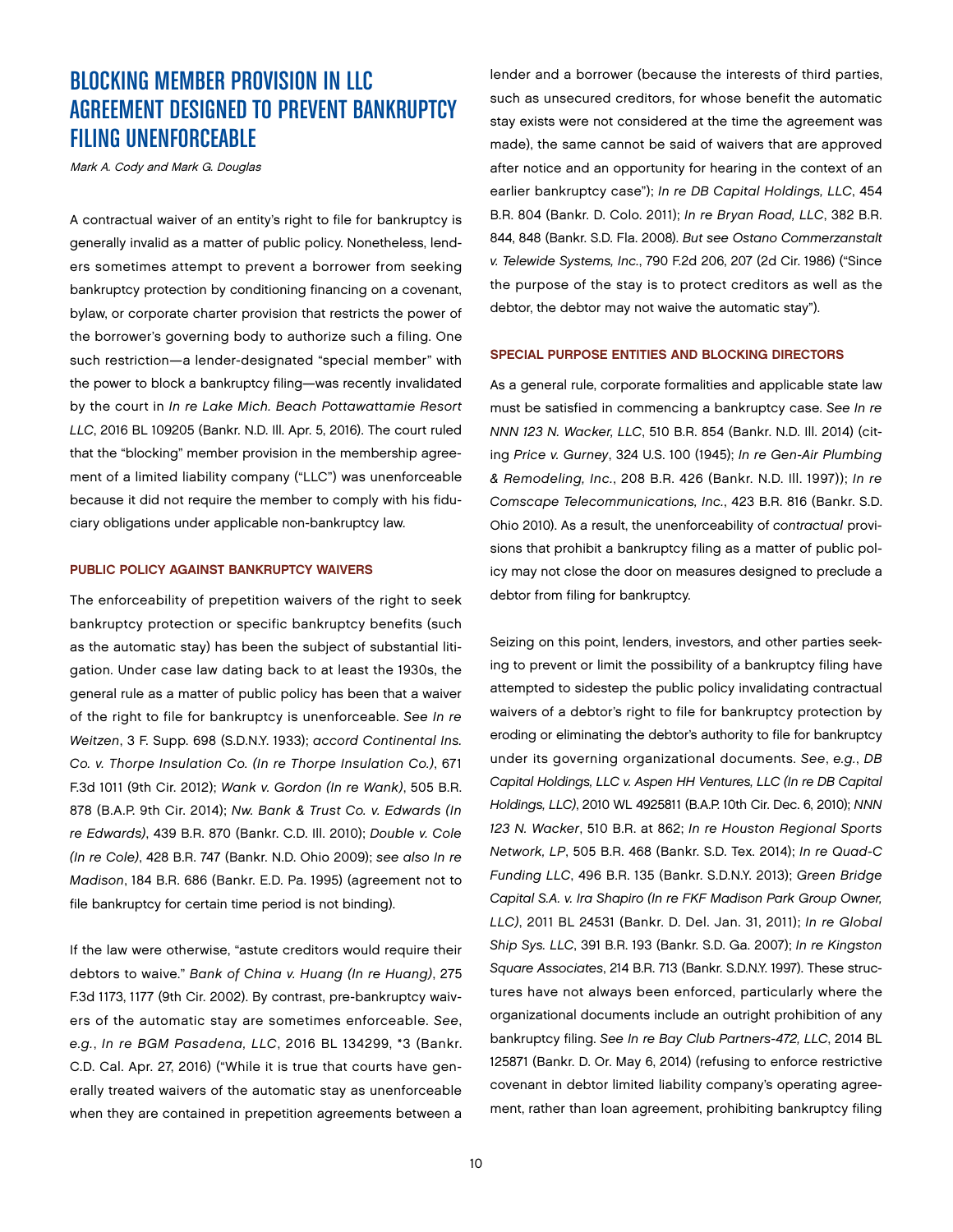and stating that covenant "is no less the maneuver of an 'astute creditor' to preclude [Bay Club Partners] from availing itself of the protections of the Bankruptcy Code prepetition, and it is unenforceable as such, as a matter of public policy") (a more detailed [discussion](http://www.jonesday.com/cleverly-insidious-bankruptcy-waiver-in-spe-operating-agreement-unenforceable-as-matter-of-public-policy-08-01-2014/) of *Bay Club Partners* can be found in the July/August 2014 issue of the *Business Restructuring Review*).

Many of these efforts have been directed toward "bankruptcy remote" special purpose entities ("SPEs"). An SPE is an entity created in connection with a financing or securitization transaction structured to ring-fence the SPE's assets from all creditors except secured creditors or investors (e.g., trust certificate holders) that provide financing or capital to the SPE.

The entity is generally designed to be bankruptcy remote to minimize exposure to a voluntary bankruptcy filing by limiting the circumstances under which the SPE's board or managing members can put the entity into bankruptcy. A common way of achieving this goal is the appointment to the SPE's governing body of an "independent" or "blocking" director.

The organizational documents of an SPE typically will provide that a bankruptcy filing and certain other significant actions must be approved unanimously by the board of directors or other governing body. A director nominated by the lender then has the power to prevent a bankruptcy filing by withholding consent. The documents will further provide that actions requiring unanimity may not be taken if that director's seat is vacant and that the documents may not be amended without the consent of all directors.

Exposure to involuntary bankruptcy can be limited by specifically restricting the secured and unsecured debt that an SPE can incur, thereby limiting the pool of qualified petitioning creditors for an involuntary bankruptcy petition. Finally, SPEs are typically structured to reduce the risk that the corporate structures of an SPE and related entities are disregarded (e.g*.*, through veil piercing or substantive consolidation) by requiring the SPE to observe corporate formalities.

Recent court rulings have led to significant questions regarding the efficacy of the SPE model as an effective means of achieving bankruptcy remoteness. For example, in *In re Gen. Growth Props., Inc.*, 409 B.R. 43 (Bankr. S.D.N.Y. 2009), the court denied a motion by secured lenders to dismiss voluntary chapter 11

filings by several SPE subsidiaries of real estate investment trust General Growth Properties, Inc. ("GGP"). The lenders argued, among other things, that the loan agreements with the SPEs provided that an SPE could not file for bankruptcy without the approval of an independent director nominated by the lenders. The lenders also argued that, because the SPEs had no business need to file for bankruptcy and because GGP exercised its right to replace the independent directors less than 30 days before the bankruptcy filings, the SPE's chapter 11 filings had not been undertaken in good faith.

The bankruptcy court ruled that it was not bad faith to replace the SPEs' independent directors with new independent directors days before the bankruptcy filings because the new directors had expertise in real estate, commercial mortgagebacked securities, and bankruptcy matters. The court determined that, even though the SPEs had strong cash flows, no debt defaults, and bankruptcy remote structures, the chapter 11 filings had not been made in bad faith. The court found that it could consider the interests of the entire group of affiliated debtors as well as each individual debtor in assessing the legitimacy of the chapter 11 filings.

Among the potential flaws in the bankruptcy remote SPE structure brought to light by *General Growth* was the requirement under applicable Delaware law that independent directors must consider not only the interests of creditors, as mandated in the charter or other organizational documents, but also the interests of shareholders. Thus, an independent director or manager who simply votes to block a bankruptcy filing at the behest of a secured creditor without considering the impact on shareholders could be deemed to have violated its fiduciary duties of care and loyalty.

## DISMISSAL OF A CHAPTER 11 CASE: BAD FAITH FILING AND LACK OF AUTHORITY

Section 1112(b) of the Bankruptcy Code provides that a chapter 11 case may be dismissed or converted to a chapter 7 liquidation for "cause." Section 1112(b)(4) sets forth a nonexclusive list of grounds that constitute cause, including, among other things, "the absence of a reasonable likelihood of rehabilitation," failure to file or confirm a chapter 11 plan within the time fixed by the Bankruptcy Code or the court, or the inability to effect "substantial consummation of a confirmed plan."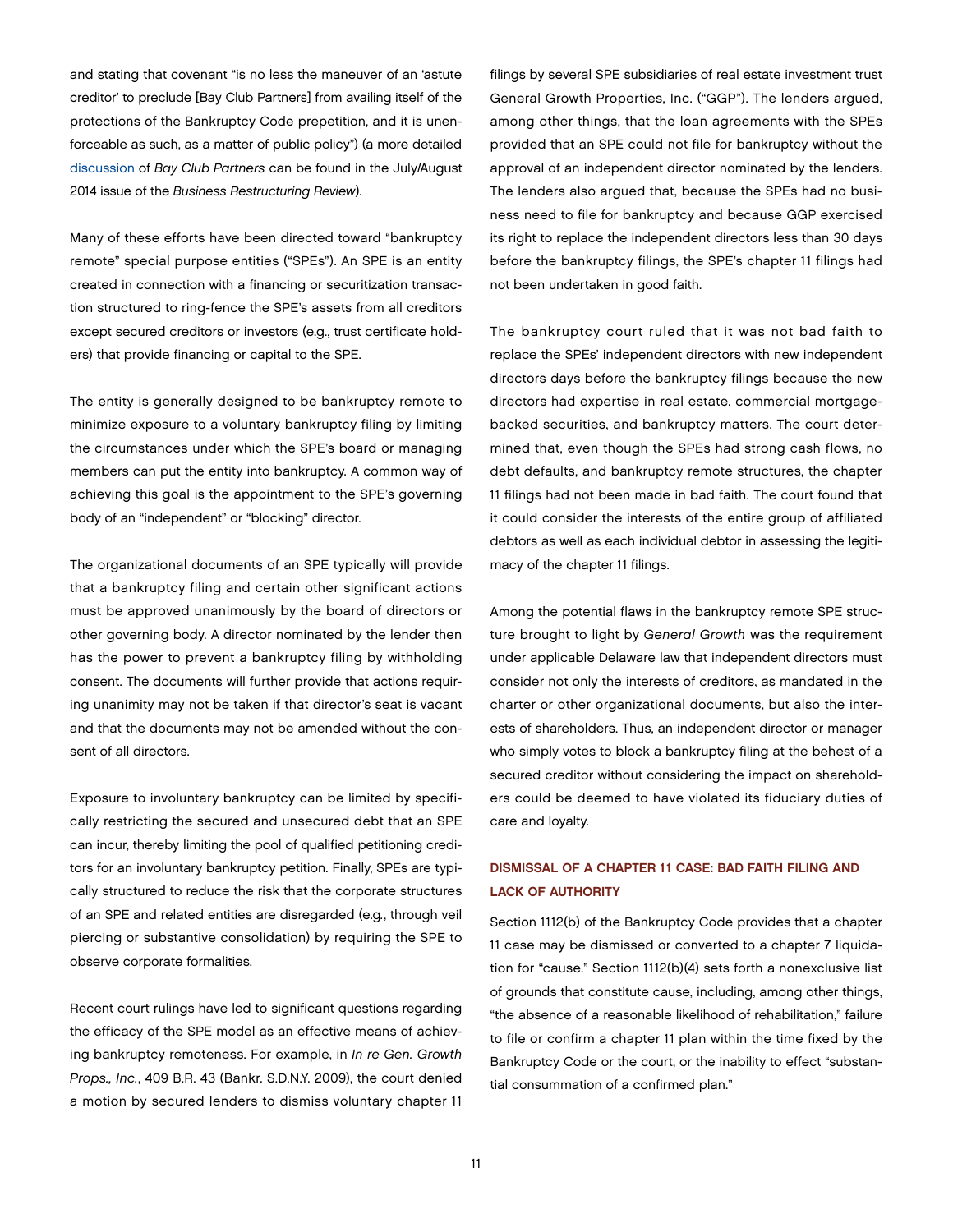Although "bad faith" is not listed in section 1112(b)(4), courts have consistently found that the absence of good faith in connection with the filing of a chapter 11 case is cause for dismissal or conversion. The good faith filing requirement is designed to ensure that the burdens imposed on creditors are justified by fulfillment of chapter 11's objectives: preserving going concerns and maximizing assets available to satisfy creditors. The basic thrust of the good faith inquiry has traditionally been whether, viewing the totality of the circumstances, the debtor needs chapter 11 relief. *See C-TC 9th Ave. P'ship v. Norton Co. (In re C-TC 9th Ave. P'ship)*, 113 F.3d 1304, 1309–10 (2d Cir. 1997) (dismissal warranted if "there was no reasonable likelihood that the debtor intended to reorganize and no reasonable probability that it would eventually emerge from bankruptcy proceedings"); *NMSBPCSLDHB, L.P. v. Integrated Telecom Express, Inc. (In re Integrated Telecom Express, Inc.)*, 384 F.3d 108, 119–20 (3d Cir. 2007) (test focuses on "whether the petition serves a valid bankruptcy purpose . . . [and] whether the petition is filed merely to obtain a tactical litigation advantage"); *Maryland Port Admin. v. Premier Auto. Servs., Inc. (In re Premier Auto. Servs., Inc.)*, 492 F.3d 274, 279–80 (4th Cir. 2004) ("a lack of good faith in filing a Chapter 11 petition requires a showing of 'objective futility' and 'subjective bad faith' ").

In addition, lack of authority to commence a bankruptcy case, although not specifically enumerated in section 1112(b)(4), also constitutes cause for dismissal. *See NNN 123 N. Wacker, LLC*, 510 B.R. at 858; *In re ComScape Telecommunications, Inc.*, 423 B.R. 816 (Bankr. S.D. Ohio 2010); *In re A-Z Elec., LLC*, 350 B.R. 886 (Bankr. D. Idaho 2006). Moreover, a bankruptcy court need not rely on section 1112(b) for authority to dismiss a case if it concludes that the filing was not duly authorized under applicable non-bankruptcy law. *In re Southern Elegant Homes, Inc.*, 2009 BL 123847 (Bankr. E.D.N.C. June 9, 2009); *N2N Commerce*, 405 B.R. at 41; *In re Telluride Income Growth Ltd. P'ship*, 311 B.R. 585 (Bankr. D. Colo. 2004).

In *Lake Michigan*, the court considered the enforceability of a blocking director structure included in the membership agreement of a bankruptcy remote SPE in connection with a lender's motion to dismiss the SPE's chapter 11 case as having been both unauthorized and filed in bad faith.

#### *LAKE MICHIGAN*

Lake Michigan Beach Pottawattamie Resort LLC ("LM"), a Michigan LLC, owns a vacation resort property in Coloma, Michigan. In 2014, LM granted a first-priority lien on the property in connection with a secured loan extended by BCL Bridge Funding LLC ("BCL") to LM in the amount of approximately \$1.8 million.

*Lake Michigan* indicates that corporate or LLC structures designed to achieve bankruptcy remoteness are not foolproof. Designation by a lender of independent or blocking directors, or granting lenders special member status, in order to minimize the possibility of a bankruptcy filing is still subject to fiduciary obligations that may be violated by blocking such a filing under all circumstances.

LM defaulted on the loan in July 2015. As part of a forbearance agreement with BCL, LM executed an amendment to its LLC operating agreement, which established BCL as LM's fifth "special member," with the right to approve or disapprove "material actions," including the commencement of a bankruptcy case. BCL had no interest in LM's profits or losses, nor was it required to make capital contributions.

The amendment provided that, in exercising its rights as a special member, BCL "shall be entitled to consider only such interests and factors as it desires, including its own interests, and shall to the fullest extent permitted by applicable law, have no duty or obligation to give any consideration to any interest of or factors affecting [LM] or the Members." The section of the amendment entitled "Special Member" further stated that "[t]his Section is written for the express benefit of the Lender . . . and shall supersede any conflicting or inconsistent provision of this Agreement."

LM defaulted on its obligations under the forbearance agreement. On November 2, 2015, BCL commenced a foreclosure sale proceeding with respect to the resort property. The foreclosure sale was stayed when LM, which had ceased operating, filed a voluntary chapter 11 petition on December 16, 2015, in the Northern District of Illinois. Four of LM's members authorized the filing; BCL did not. At the time of the filing, the property was valued at significantly more than the amount owed to BCL.

BCL moved to dismiss the chapter 11 case, arguing that, because LM had filed for bankruptcy on the eve of foreclosure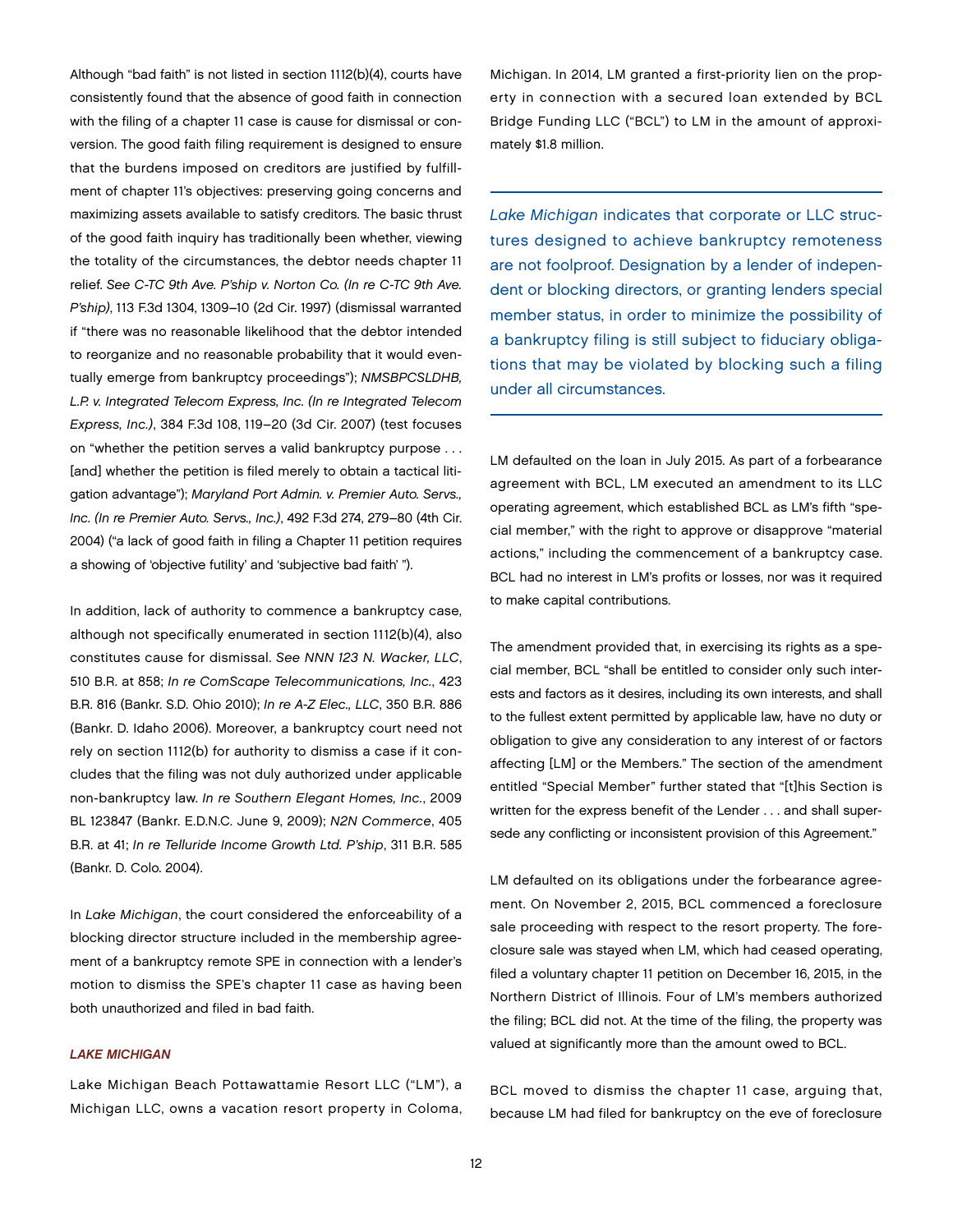and without BCL's approval, the case had been filed in bad faith in addition to being unauthorized.

#### THE BANKRUPTCY COURT'S RULING

The bankruptcy court flatly rejected BCL's argument that LM had filed for chapter 11 in bad faith simply because there was only a single asset around which to reorganize. The court explained, among other things, that the filing of a bankruptcy petition on the eve of foreclosure does not, by itself, establish bad faith. It further noted that "a debtor may, in good faith, use the bankruptcy system to give it a breathing spell to become cash-flow solvent when it is, as the Debtor is in this case, balance sheet solvent."

The court then addressed BCL's argument that LM's chapter 11 filing should be dismissed because it had not been duly authorized. Under Michigan law, the court explained, a simple majority of members is ordinarily required to approve actions on behalf of an LLC, unless the operating agreement provides otherwise. In this case, LM's operating agreement, as amended, provided that BCL's consent was required for a bankruptcy filing.

However, the court emphasized, BCL's contractual right to block a bankruptcy filing was subject to one important caveat:

[C]ommon wisdom dictates that the corporate control documents should not include an absolute prohibition against bankruptcy filing. . . . Even though the blocking director structure . . . impairs or in operation denies a bankruptcy right, it adheres to that wisdom. It has built into it a saving grace: the blocking director must always adhere to his or her general fiduciary duties to the debtor in fulfilling the role. That means that, at least theoretically, there will be situations where the blocking director will vote in favor of a bankruptcy filing, even if in so doing he or she acts contrary to [the] purpose of the secured creditor for whom he or she serves.

Consistent with the rulings in *General Growth* and *Kingston Square*, the court in *Lake Michigan* concluded that a blocking "special member" may withhold consent for a bankruptcy filing only if, in doing so, the member complies with its fiduciary duties. As such, the court wrote that "in some circumstances[, blocking members must] vote in favor of a bankruptcy filing, even if it is not in the best interests of the creditor that they were chosen

by." The court concluded, however, that "BCL's playbook was, unfortunately, missing this page."

Under Michigan law, the court explained, members of an LLC have a duty to consider the interests of the entity as well as their individual interests. According to the court, although the amendment to LM's operating agreement did provide a "savings clause" whereby the specified limitations on BCL's duties were allowed "to the fullest extent permitted by applicable law," the prohibition of a bankruptcy filing without BCL's consent "has no application other [than] that which is impermissible under Michigan law." The court accordingly ruled that the provision requiring BCL's consent to a bankruptcy filing was unenforceable under both Michigan corporate and federal bankruptcy law.

#### **OUTLOOK**

As noted, the enforceability of bankruptcy waivers or restrictions frequently arises in the context of SPEs that are designed to be bankruptcy remote as a way to encourage investment and limit the risks of both investors and lenders. *Lake Michigan* indicates that corporate or LLC structures designed to achieve bankruptcy remoteness are not foolproof. Designation by a lender of independent or blocking directors, or granting lenders special member status, in order to minimize the possibility of a bankruptcy filing is still subject to fiduciary obligations that may be violated by blocking such a filing under all circumstances.

The general rule against waiver of the right to file for bankruptcy, as distinguished from waivers by individual debtors of the right to file for bankruptcy or to receive a discharge, has been the subject of considerable debate. Some commentators, for example, have argued that bankruptcy waivers or restrictions should be enforceable for business entities like SPEs, provided that they are solvent. *See*, *e.g.*, Comment, *Bankruptcy-Remote Special Purpose Entities and a Business's Right to Waive Its Ability to File for Bankruptcy*, 28 EMORY BANKR. DEV. J. 507 (2012). Whether such waivers should be enforceable was one of the many issues considered by the American Bankruptcy Institute's Commission to Study the Reform of Chapter 11, but it was not addressed in the Commission's final report, which was issued on December 8, 2015.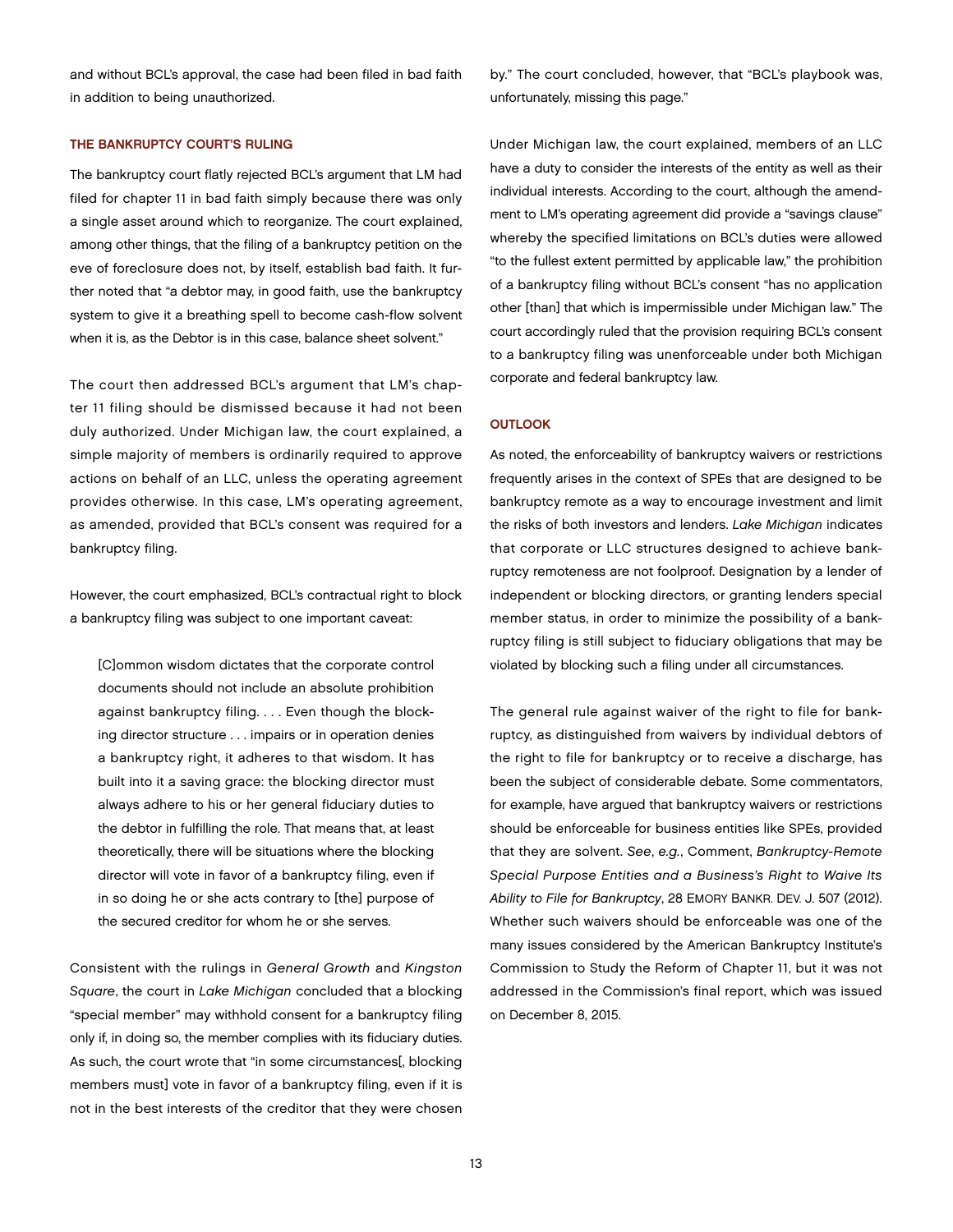# OIL AND GAS INDUSTRY UPDATE

Thomas A. Howley, Jeffrey A. Schlegel, and Omar Samji

### SABINE BANKRUPTCY JUDGE AUTHORIZES REJECTION OF GAS GATHERING AGREEMENTS

In *In re Sabine Oil & Gas Corp.*, 2016 BL 70494 (Bankr. S.D.N.Y. Mar. 8, 2016), Judge Shelley C. Chapman of the U.S. Bankruptcy Court for the Southern District of New York permitted Sabine Oil & Gas Corporation ("Sabine") to reject three gas gathering and handling agreements with Nordheim Eagle Ford Gathering, LLC ("Nordheim") and HPIP Gonzales Holdings, LLC ("HPIP"). All of the agreements are governed by Texas law.

In connection with its efforts to restructure, Sabine filed a motion to reject the gathering agreements with Nordheim and HPIP. Sabine argued that it could not deliver the required minimum amounts of gas and condensate and that rejection would save it as much as \$115 million. Nordheim opposed the motion to reject, arguing that rejection was not a proper exercise of Sabine's business judgment because the agreements included dedications that were stated to be covenants running with the land, which would continue to burden the debtor's interests following rejection. While HPIP did not oppose rejection, it also argued that the relevant hydrocarbon dedications were covenants running with the land which would survive rejection. Sabine's response to the objections was that, among other things, the purported dedications lacked the requisite intent and privity to establish covenants running with the land and were not consistent with real property conveyances under Texas law, as they lacked traditional real property terms and were instead more consistent with services agreements.

Judge Chapman held that Sabine's rejection of the midstream agreements was a proper exercise of Sabine's business judgment, but she determined that the questions of Texas real property law were not properly before the court because the court could not adjudicate the issues in the context of a motion to reject an executory contract. In a nonbinding portion of the court's analysis of applicable Texas law, however, the court noted that the agreements fail to meet Texas's five-part test for covenants running with the land, remarking that "none of the covenants run with the land either as a real covenant or as an equitable servitude." In particular, the court explained that the

covenants merely identify the rights and obligations related to the services to be provided under the agreements and do not convey interests in the underlying real property.

The court recognized that, in the event that the agreements were later determined to include covenants running with the land, the producer would likely be required to work out a deal with existing gatherers on terms consistent with the dedications, notwithstanding Sabine's rejection of the agreements. If, however, it were ultimately determined that the agreements do not contain covenants running with the land—which, as noted, the court indicated in dicta was its understanding of Texas law—the producer would be free to seek other providers of midstream services.

After reading her bench decision to the parties at the hearing on Sabine's motion to reject the agreements, Judge Chapman stated that "[i]t might be time to talk about a commercial resolution of some of these issues, but that's for you and your clients to decide."

## QUICKSILVER DROPS MOTION TO REJECT MIDSTREAM AGREEMENTS IN CONNECTION WITH CLOSING OF SALE TO BLUESTONE NATURAL RESOURCES

On April 7, 2016, Quicksilver Resources Inc. ("Quicksilver") announced that it had closed the sale of its U.S. assets for \$245 million to BlueStone Natural Resources II ("BlueStone") in connection with Quicksilver's bankruptcy cases and pursuant to an asset purchase agreement which had been approved by Judge Laurie Selber Silverstein of the U.S. Bankruptcy Court for the District of Delaware in January 2016. Under the original terms of the asset purchase agreement, BlueStone's obligation to close the transaction was conditioned on the court's issuance of a final order approving the rejection of three gas gathering and processing agreements and a joint operating agreement between Quicksilver and Crestwood Midstream Partners ("Crestwood"). Crestwood and BlueStone have announced that they entered into new, long-term gathering and processing agreements in the Barnett Shale, replacing the three agreements which had been subject to rejection, and the rejection motion has been withdrawn with the consent of both Crestwood and BlueStone.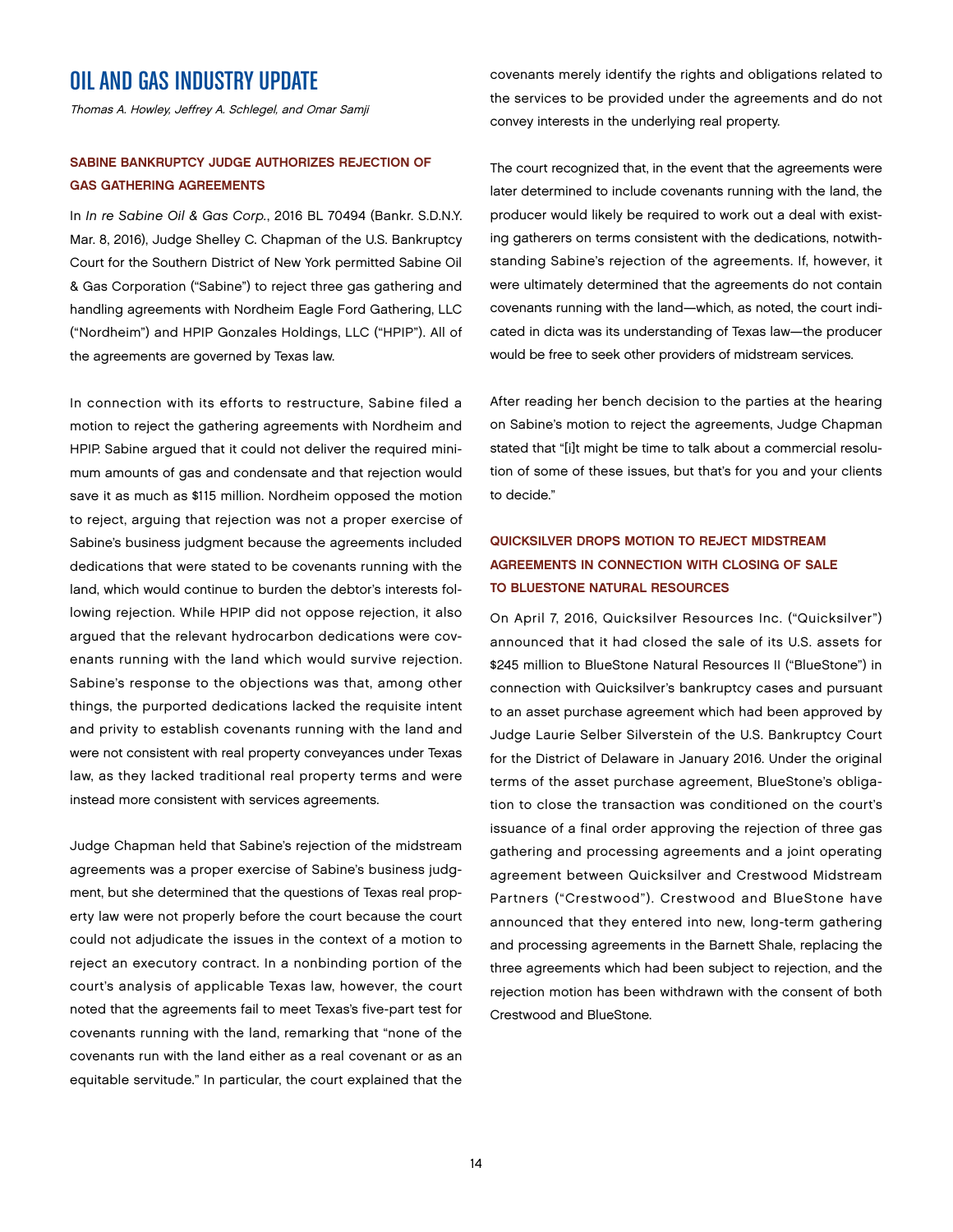The Quicksilver transaction comes on the heels of the March 8, 2016, ruling in *Sabine* (discussed previously). In its motion to reject the agreements with Crestwood, Quicksilver advanced arguments similar to those made in *Sabine*.

Quicksilver initially sought to reject the agreements with Crestwood on the basis that rejection was necessary for BlueStone to consummate the court-approved sale of Quicksilver's assets. Crestwood countered that the agreements contained covenants running with the land or, in the alternative, equitable servitudes and that such covenants (or servitudes) could not be rejected in bankruptcy. In amici curiae ("friend of the court") briefs, the Gas Processors Association and the Texas Pipeline Association argued that the issues before the court involve nuanced Texas property law and that the decision of the court would have profound implications on the oil and gas midstream industry. In its reply to Crestwood's objection, Quicksilver contended, among other things, that Crestwood could not meet its burden of establishing either a covenant running with the land or an equitable servitude under Texas law.

The settlement in *Quicksilver* highlights the industry's reaction to the question of whether gas gathering and processing agreements are protected from rejection in bankruptcy if they include "covenant running with the land" language of the type routinely used in the industry for years (or whether, in fact, the covenants themselves can survive the rejection of the underlying midstream agreements). As the validity of these contract provisions continues to be challenged in bankruptcy cases, parties are beginning to renegotiate the underlying commercial arrangements both in and outside of court.

For example, in addition to Quicksilver, Swift Energy Co. ("Swift Energy") (also a chapter 11 debtor in the District of Delaware, but before Judge Mary F. Walrath) recently settled a similar rejection dispute by renegotiating a gas services agreement with Eagle Ford Gathering LLC. (Jones Day represents Swift Energy in its chapter 11 case.) Another Delaware chapter 11 case involving attempted midstream contract rejection is that of Magnum Hunter Resources Corporation. Bankruptcy judge Kevin Gross is expected to provide a ruling at a later date, which may provide further guidance on how bankruptcy courts can be expected to rule on this issue. In the meantime, since the landscape remains uncertain, the industry is likely to see continued efforts to renegotiate contracts.

## SABINE BANKRUPTCY JUDGE ISSUES BINDING RULING THAT COVENANTS IN REJECTED MIDSTREAM AGREEMENTS DO NOT RUN WITH THE LAND

On May 3, 2016, Judge Chapman issued a binding [ruling](http://reorg-research.com/pdf/1019116.pdf) in the *Sabine* chapter 11 cases that the covenants in the rejected midstream gathering agreements "do not run with the land either as real covenants or as equitable servitudes." *See Sabine Oil & Gas Corp. v. HPIP Gonzales Holdings, LLC (In re Sabine Oil & Gas Corp.)*, 2016 BL 140707 (Bankr. S.D.N.Y. May 3, 2016).

After Judge Chapman authorized Sabine to reject the gathering agreements on March 8, 2016, Sabine commenced adversary proceedings against Nordheim and HPIP, seeking a declaratory judgment that the covenants contained in the agreements do not run with the land.

The court granted Sabine's motion for summary judgment in that proceeding for substantially the same reasons articulated in the March 8 opinion. Among other things, the court concluded that, in accordance with Texas law, the covenants in the agreements do not "touch and concern" Sabine's real property. "By the plain terms of the [agreements]," the court wrote, "the mineral dedications concern only minerals extracted from the ground, which indisputably constitute personal property, not real property, under Texas law."

The court also concluded that, even if "horizontal privity of estate" were a requirement under Texas law for a covenant to run with the land, such privity does not exist between Sabine and Nordheim or between Sabine and HPIP. The court explained that horizontal privity is created by "the conveyance of an interest in property that itself is being burdened with the relevant covenant, not the conveyance of an interest in property that is distinct from (even if somewhat related to) the property burdened by the covenant."

Finally, the court ruled that the covenants at issue do not limit the use of or burden Sabine's mineral estate such that they could run with the land as equitable servitudes, because the agreements with Nordheim and HPIP "are fundamentally service contracts relating to personal property of Sabine."

The treatment of covenants running with the land and similar rights that parties have historically incorporated into midstream gas and handling agreements varies from state to state. The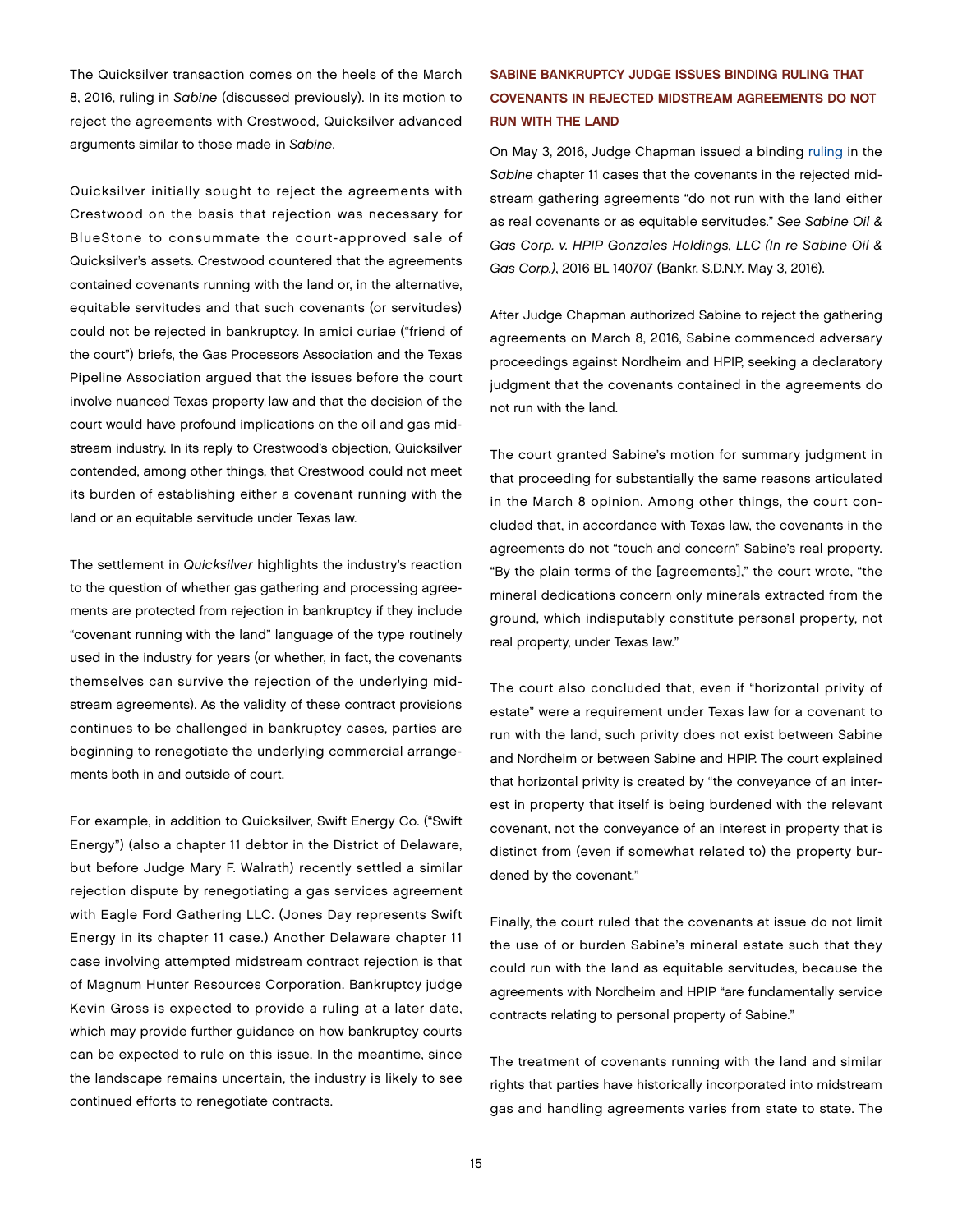court's rulings with respect to dedications in such agreements that do not qualify as real property interests under Texas law could have a significant impact on the oil and gas industry moving forward. The potential that the existence of such dedications will not be deemed to be an impediment to rejection of the underlying agreements in other bankruptcy cases, and that such dedications themselves might not be protected in a bankruptcy, may affect other oil and gas producer bankruptcies in the near term and may deter other midstream companies from building infrastructure in the future in reliance on long-term producer dedications on similar terms.

On May 13, 2016, Nordheim filed a motion seeking permission to appeal directly to the Second Circuit Court of Appeals Judge Chapman's rulings in *Sabine* authorizing rejection of the gathering agreements and finding that the covenants in the agreements do not run with the land under Texas law. On May 17, 2016, Judge Chapman authorized Sabine to enter into an alternative gas gathering agreement with DCP South Central Texas LLC.

Paul M. Green, Alexandra L. Wilde, and Kathrine A. Oldham, associates in Jones Day's Houston Office, assisted with the preparation of this article.

# SUN CAPITAL UPDATE: DISTRICT COURT DOUBLES DOWN ON IMPOSITION OF PENSION LIABILITY FOR PRIVATE EQUITY FUNDS

Lisa G. Laukitis and Aaron M. Gober-Sims

Amendments to the Employee Retirement Income Security Act of 1974 ("ERISA"), 29 U.S.C. §§ 1001 *et seq.*, in 1980 made "trade[s] or business[es]" that are under "common control"—which has since been defined by regulation to mean 80 percent common ownership—jointly and severally liable for each other's withdrawal liability under a multi-employer pension plan. In addition, withdrawal liability must be assessed "without regard" to any transaction whose "principal purpose" is to "evade or avoid" withdrawal liability.

In the November/December 2013 edition of the *Business Restructuring Review*, we [discussed](http://www.jonesday.com/the-first-circuit-fires-a-shot-across-the-bow-of-private-equity-funds-too-much-control-of-portfolio-companies-may-lead-to-pension-plan-withdrawal-liability-11-30-2013/) a groundbreaking ruling by the U.S. Court of Appeals for the First Circuit in *Sun Capital Partners III, LP v. New England Teamsters & Trucking Indus. Pension Fund*, 724 F.3d 129 (1st Cir. 2013). The decision fired a shot across the bow of private equity funds with portfolio companies that are participants in multi-employer pension plans. In *Sun Capital*, the First Circuit held that a private equity fund was a "trade or business" which could be held jointly and severally liable under ERISA for the pension plan withdrawal liability incurred by one of its portfolio companies.

However, the First Circuit remanded the case to the district court to determine: (i) whether a related private equity fund was also a trade or business under ERISA; and (ii) whether the second prong of the test for imposing joint and several liability under ERISA—i.e., "common control"—had been met with respect to the group of related portfolio companies. On remand, the district court concluded in *Sun Capital Partners III, LP v. New England Teamsters & Trucking Indus. Pension Fund*, 2016 BL 95418 (D. Mass. Mar. 28, 2016), that the answer to both of these questions is "yes."

#### *SUN CAPITAL*

In 2007, two private equity funds of Sun Capital Advisors, Inc.— Sun Capital III and Sun Capital IV (collectively, the "Sun Capital funds")—acquired 30 percent and 70 percent stakes, respectively, in Scott Brass, Inc. ("Scott Brass"), a brass and copper manufacturer, through a series of jointly owned subsidiaries,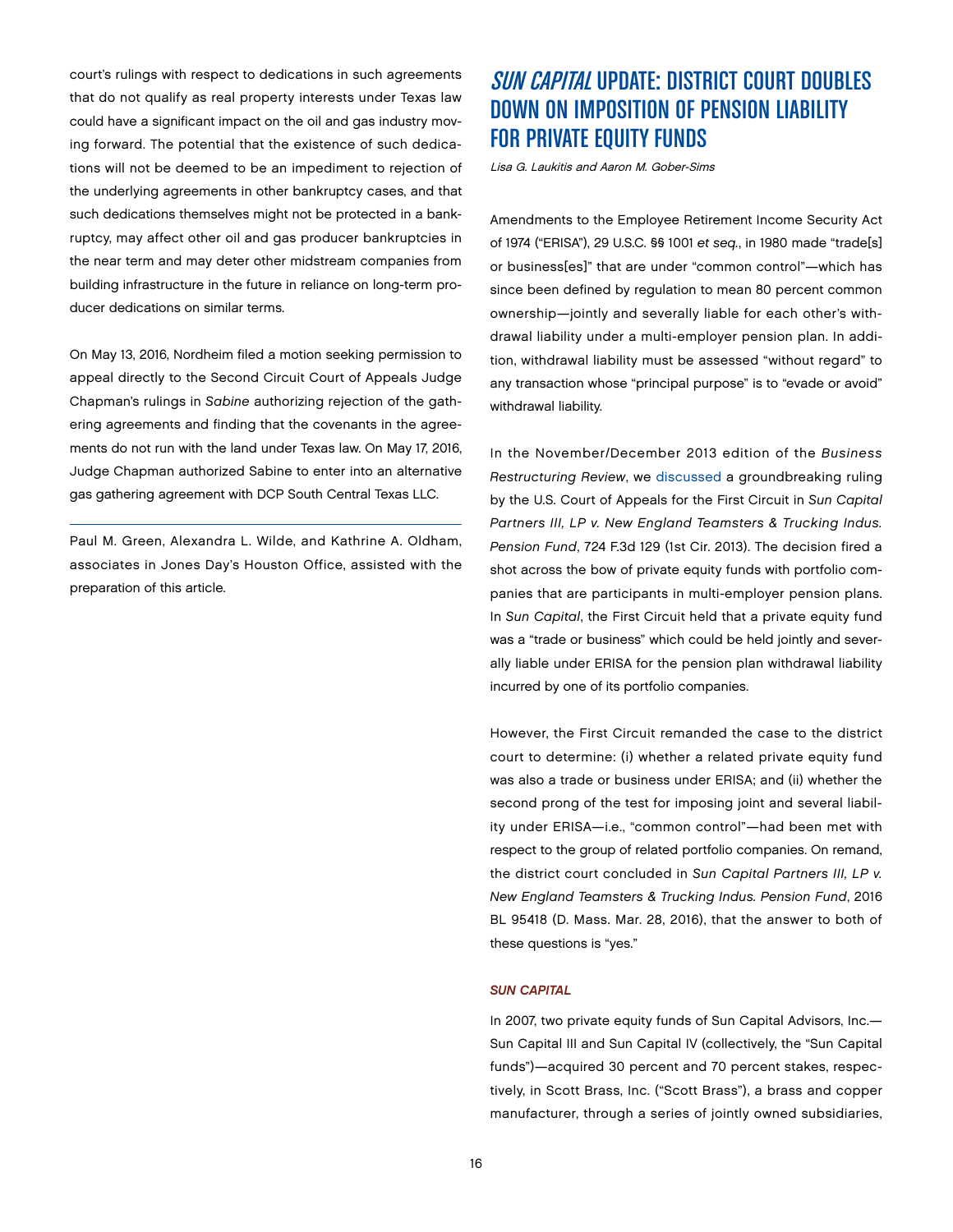including Sun Scott Brass, LLC ("SSB"). Scott Brass was a participant in a multi-employer pension plan, the New England Teamsters and Trucking Industry Pension Fund ("NETTI"). In the fall of 2008, following a collapse in the price of copper, Scott Brass breached its loan covenants and was unable to obtain sufficient credit to stay in business. The company stopped making pension contributions in October 2008, and an involuntary bankruptcy petition was filed against it the following month in the District of Rhode Island.

In December 2008, NETTI demanded that Scott Brass pay more than \$4.5 million in withdrawal liability, and it also demanded payment from the Sun Capital funds. The funds sued NETTI in federal district court in Massachusetts, seeking a declaratory judgment that they were not jointly and severally liable for the withdrawal liability. The district court granted summary judgment in favor of the funds. Among other things, the court reasoned that, since the funds were "passive" and had no employees or offices, neither was a "trade or business" under section 1301(b) (1) of ERISA. NETTI appealed to the First Circuit.

Construing section 1301(b)(1) of ERISA, the First Circuit conducted a fact-specific "investment plus" approach and ruled that one of the funds—Sun Capital IV—was a trade or business within the meaning of the provision. The court predicated its ruling on factual findings that: (i) Sun Capital IV was actively involved in the management of Scott Brass and had the ability to control the company's board of directors; and (ii) Sun Capital IV received an economic benefit which an ordinary passive investor would not have derived in the form of an offset against fees it otherwise would have had to pay to its general partner.

The First Circuit remanded the case to the district court to determine whether Sun Capital III was also a trade or business within the meaning of section 1301(b)(1) and whether ERISA's common control requirement had been satisfied for the Sun Capital funds.

#### THE DISTRICT COURT'S RULING ON REMAND

As an initial matter, the Sun Capital funds represented that the facts on which the First Circuit relied in determining whether Sun Capital IV was a trade or business were inaccurate because they pertained to Sun Capital III rather than Sun Capital IV. As a consequence, the district court examined whether: (i) in light of this confusion of the facts, the First Circuit's ruling concerning Sun Capital IV was clearly erroneous; (ii) Sun Capital III was

a trade or business; and (iii) the Sun Capital funds were under common control.

The district court began its analysis of whether Sun Capital III was a trade or business within the meaning of section 1301(b) (1) by considering whether Sun Capital III derived an economic benefit from its activities. From 2005 through 2012, the court explained, the fees that Sun Capital III owed to its general partner had been reduced by the amount which Scott Brass had paid to Sun Capital III's general partner. On this basis, the court concluded that Sun Capital III qualified as a trade or business within the meaning of section 1301(b)(1) of ERISA.

Sun Capital IV argued that it was not a trade or business within the meaning of section 1301(b)(1) because it, unlike Sun Capital III, did not benefit from a corresponding reduction of management fees owed to its general partner. According to Sun Capital IV, although it owed and paid management fees in the years before and after the acquisition of Scott Brass, Sun Capital IV's general partner waived its management fees from 2005 through 2009. On the basis of this waiver, Sun Capital IV argued that, because it received a "carryforward" which was not guaranteed, it did not receive a direct economic benefit from 2007, when it acquired its interest in Scott Brass, through 2009, when Scott Brass was in bankruptcy, and therefore, it could not be a trade or business within the meaning of section 1301(b)(1) of ERISA.

The district court rejected this argument, stating that it offered "too crabbed a view" of the test articulated by the First Circuit in its ruling. The First Circuit, the district court explained, determined that the carryforward constituted a benefit to Sun Capital IV because it gave Sun Capital IV the potential to reduce future management fees by \$58 million.

The district court also rejected the contention that the First Circuit's holding required a direct economic benefit for purposes of determining whether the "investment plus" approach was satisfied. According to the district court, the First Circuit instructed it to determine whether Sun Capital IV had received *any* benefit from the fee offset.

In support of its contention that the Sun Capital funds were under common control, NETTI argued that: (i) Sun Capital III and Sun Capital IV formed a partnership or joint venture; (ii) the partnership or joint venture was engaged in a trade or business; and (iii) the partnership or joint venture was the indirect parent of Scott Brass.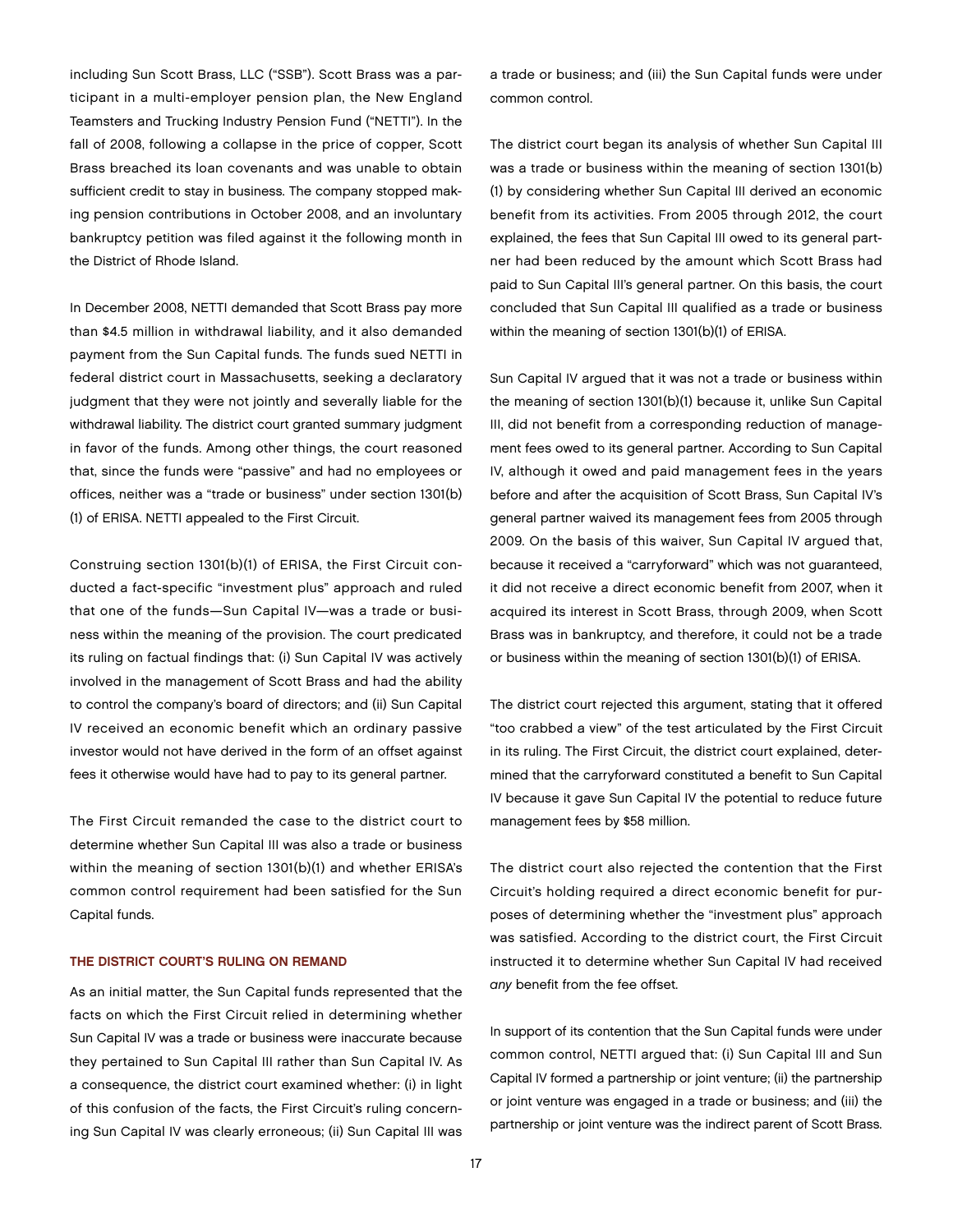The Sun Capital funds countered that, because they intentionally invested in Scott Brass through SSB, rather than directly, the district court was obligated to respect organizational formalities.

The district court rejected the Sun Capital funds' argument. The question of organizational liability, the court explained, must reflect the economic realities of the business entities that were created for the acquisition. According to the court: (a) the Sun Capital funds intentionally engaged in conduct supporting the existence of a partnership or joint venture that owned Scott Brass; (b) the funds were intimately involved in managing and operating Scott Brass; and (c) SSB was created as an attempt to limit withdrawal liability, not as a truly independent entity.

The district court also concluded, examining the Sun Capital funds' pre-acquisition activities and the manner in which the acquisition of Scott Brass was structured, that a partnershipin-fact existed sufficient to aggregate the funds' interests and place them under common control with Scott Brass.

Finally, the district court determined that this partnership-in-fact was a trade or business within the meaning of section 1301(b) (1) of ERISA. The court found, among other things, that the partnership-in-fact was involved in the active management of Scott Brass, controlled the company's board through a joint effort, and engaged in activities which were intended to generate compensation that an ordinary, passive investor would not have derived.

#### **OUTLOOK**

The *Sun Capital* decisions expose to pension withdrawal liability private equity funds that are actively involved in the management of their portfolio companies. They indicate that a private equity fund may be considered a trade or business under ERISA even if the fund does not receive direct economic benefits from its ownership of portfolio companies. In addition, affiliated private equity funds which individually stay below ERISA's 80 percent ownership threshold may still be subject to withdrawal liability if a court determines that a partnership-in-fact exists among affiliates whose aggregate holdings exceed the 80 percent threshold.

The Sun Capital funds appealed the district court's most recent ruling on April 4, 2016. If affirmed on appeal, the decision, together with the First Circuit's previous ruling, will likely have serious consequences for private equity funds, which may be forced to reevaluate their structuring practices where multiemployer pension plans are at issue.

## SOVEREIGN DEBT UPDATE

The Republic of Argentina returned to global debt markets after a 15-year absence on April 19, 2016, when it sold \$16 billion in bonds to fund a series of landmark settlements reached earlier this year with holdout bondholders from the South American nation's 2005 and 2010 debt restructurings. This latest development in the more than decade-long battle between Argentina and the holdouts led by hedge funds Aurelius Capital Master Ltd. ("Aurelius") and NML Capital Ltd. ("NML")—may provide an unlikely, albeit welcome, dénouement to a story that has long captivated the international community—so much so, that Argentina's protracted sovereign debt saga even prompted the United Nations and other international organizations to call for the implementation of regulations specifically designed to curb perceived abuse by "vulture" investors speculating in sovereign debt.

The story began in December 2001, when Argentina announced that it was suspending payments on approximately \$90 billion in bonds marketed during the previous decade to individual, and in some cases institutional, investors in Argentina, Italy, other parts of Europe and Latin America, and the U.S. The ensuing default in 2002 pushed Argentina into the worst economic crisis in its history.

Argentina restructured its debt in 2005 and again in 2010 by exchanging new bonds for defaulted bonds. The holders of 93 percent of the defaulted debt agreed to the exchanges. Pursuant to a "temporary moratorium" renewed each year, Argentina made payments to exchange bondholders but did not pay bondholders who did not participate in the exchanges. Holdout bondholders (representing the remaining 7 percent of Argentina's defaulted debt)—many of which, like Aurelius and NML, acquired the debt at a steep discount—sued Argentina in the U.S. District Court for the Southern District of New York (the old bond instruments having been governed by New York law) to collect unpaid principal and interest. The holdouts ultimately obtained several large judgments against Argentina, all of which were affirmed on appeal to the U.S. Court of Appeals for the Second Circuit. According to these rulings, holdout bondholders were entitled to be repaid the full face value of the bonds they held.

On February 23, 2012, U.S. district court judge Thomas P. Griesa ruled that Argentina's continued payments to exchange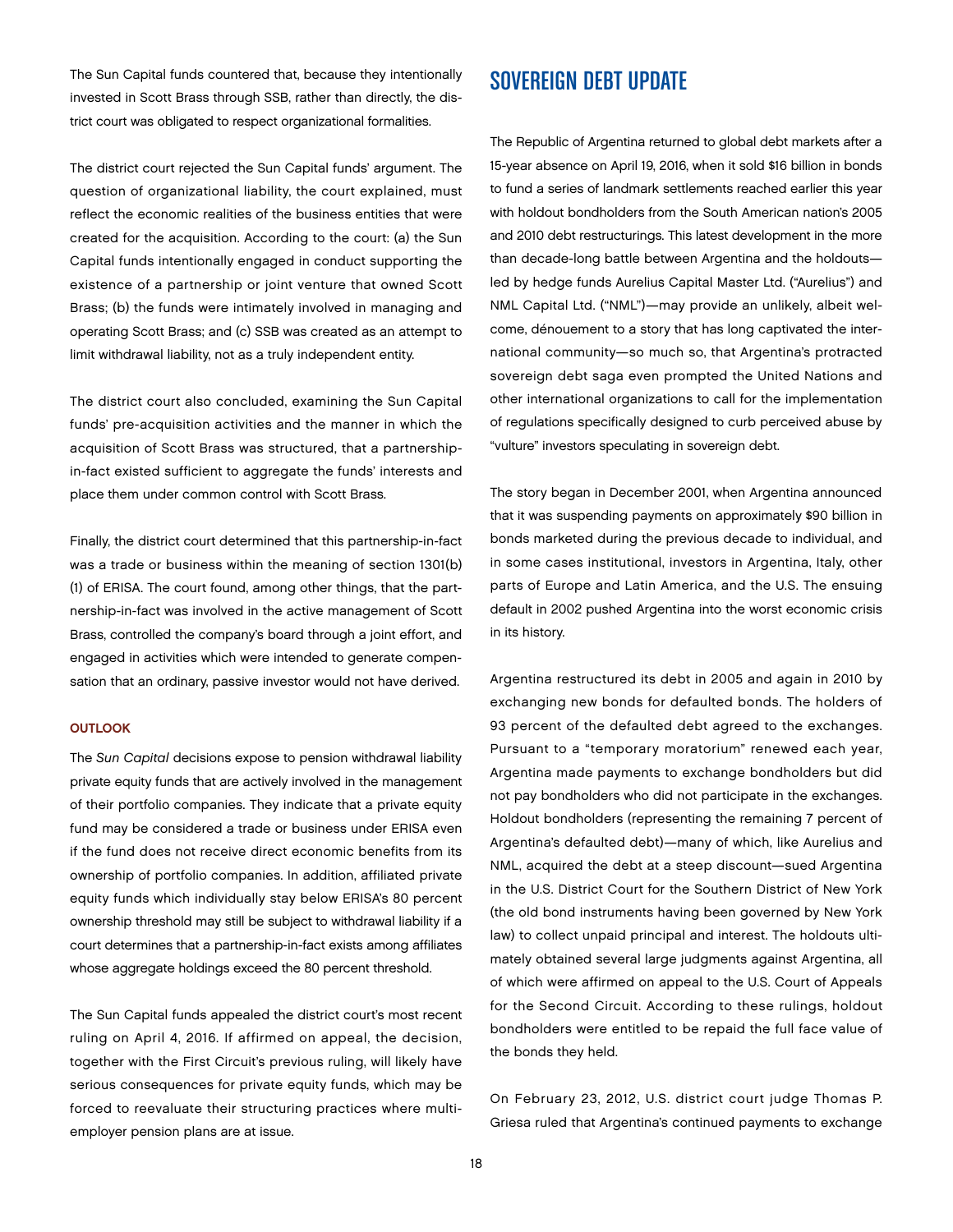bondholders violated the *pari passu*, or "equal treatment," clause in the original bond indenture, and he enjoined further payments to exchange bondholders without corresponding payments to holdout bondholders. The Second Circuit Court of Appeals upheld that ruling in *NML Capital, Ltd. v. Republic of Argentina*, 699 F.3d 246 (2d Cir. 2012). The U.S. Supreme Court refused to review that ruling on October 7, 2013.

Issuance of the injunction sparked an all-out war of litigation between the holdouts and Argentina, with Argentine President Cristina Fernández de Kirchner vowing never to surrender to "vulture" investors. The ensuing three years saw a flurry of court rulings, all of which reaffirmed Argentina's obligation to pay the holdouts in full, failing which it could not make payments on exchange bonds despite the specter of another default on its sovereign debt.

Key events during this period included the following:

October 3, 2013—Judge Griesa issues an order barring Argentina from proceeding with a plan by President de Kirchner to exchange restructured bonds, which are governed by New York law, for debt instruments governed by Argentine law. The judge notes that the plan is "an apparent attempt to evade" his February 23, 2012, orders barring Argentina from paying exchange bondholders without also paying holdout bondholders.

June 16, 2014—Despite Argentina's warning that it may once again be forced to default on its sovereign debt, the U.S. Supreme Court denies Argentina's petition seeking review of the Second Circuit's rulings affirming the February 2012 injunction and directing Argentina to pay holdout bondholders \$1.4 billion. In a separate ruling handed down on the same day, the court affirms a Second Circuit decision directing two banks, in connection with Argentina's long-running dispute with holdout bondholders, to disclose comprehensive information concerning assets Argentina owns outside the U.S.

June 30, 2014—Argentina fails to make a \$539 million payment to exchange bondholders as a consequence of Judge Griesa's injunction.

July 30, 2014—Argentina defaults on its sovereign debt for the second time in approximately 13 years when the 30-day grace period expires following the payment default that occurred on June 30.

August 6, 2014—Judge Griesa issues an order barring Argentina from making payments on euro-denominated exchange bonds as part of his larger decision that forbids Argentina from paying holders of dollar-denominated exchange bonds.

August 29, 2014—The International Capital Market Association, a group of banks and investors, announces a proposal designed to reduce the ability of holdout investors to undermine sovereign debt restructurings. Under the proposal,

*pari passu* clauses would be interpreted to bind all bondholders to the terms of any debt restructuring agreement approved by at least 75 percent of bondholders.

September 4, 2014—In an effort to end-run Judge Griesa's orders, Argentina's Senate passes a bill authorizing its government to bypass U.S. courts and pay its bondholders through local channels. The proposal is approved by Argentina's lower legislative body, the Chamber of Deputies, on September 11, 2014.

September 9, 2014—The United Nations (the "UN") General Assembly passes a resolution to begin an "intergovernmental negotiation process aimed at increasing the efficiency, stability and predictability of the international financial system." That process would include negotiations toward the implementation of a global bankruptcy process for sovereign debtors. The resolution passes by a supermajority vote of 124–11 with 41 abstentions. The U.S. votes "no" along with 10 other countries. Such a bankruptcy process could make it more difficult for holdout bondholders to prevent countries from successfully restructuring their debts and could limit future defaults.

September 26, 2014—The UN Human Rights Council passes a resolution condemning "vulture funds" like Argentina's holdout bondholders. Among other things, the resolution notes that "vulture funds, through litigation and other means, oblige indebted countries to divert financial resources saved from debt cancellation and diminish the impact of, or dilute the potential gains from, debt relief for these countries, thereby undermining the capacity of [a Government] to guarantee the full enjoyment of human rights of its population." The resolution, which was tabled by Argentina, Brazil, Russia, Venezuela, and Algeria, passes in the 47-member council with 33 votes in favor. Nine member states abstain and five—the Czech Republic, Britain, Germany, Japan, and the U.S.—oppose the text.

October 6, 2014—The International Monetary Fund (the "IMF") releases a series of new proposals entitled "Strengthening the Contractual Framework to Address Collective Action Problems in Sovereign Debt Restructuring." The proposals include reforms to sovereign debt agreements, including strengthened collective action clauses and modification of *pari passu* clauses.

October 30, 2014—Argentina again defaults on its sovereign debt when it fails to make a coupon payment on \$5.4 billion in bonds issued under foreign law, thus increasing the risk of acceleration and economic collapse. If the debt is accelerated, Argentina could be obligated to pay investors \$30 billion immediately—\$2 billion more than the South American nation holds in its national reserves.

December 23, 2014—The Second Circuit Court of Appeals upholds a lower court order directing Argentina and several banks to disclose information to holdout bondholders about the country's assets, including diplomatic and military property, rejecting Argentina's claims that sovereign immunity shields it from complying with such discovery requests under the Foreign Sovereign Immunities Act.

December 29, 2014—The UN votes 128 to 16 to begin negotiations to create a global bankruptcy process. The legal framework is held out to prevent a global financial crisis, minimize sovereign